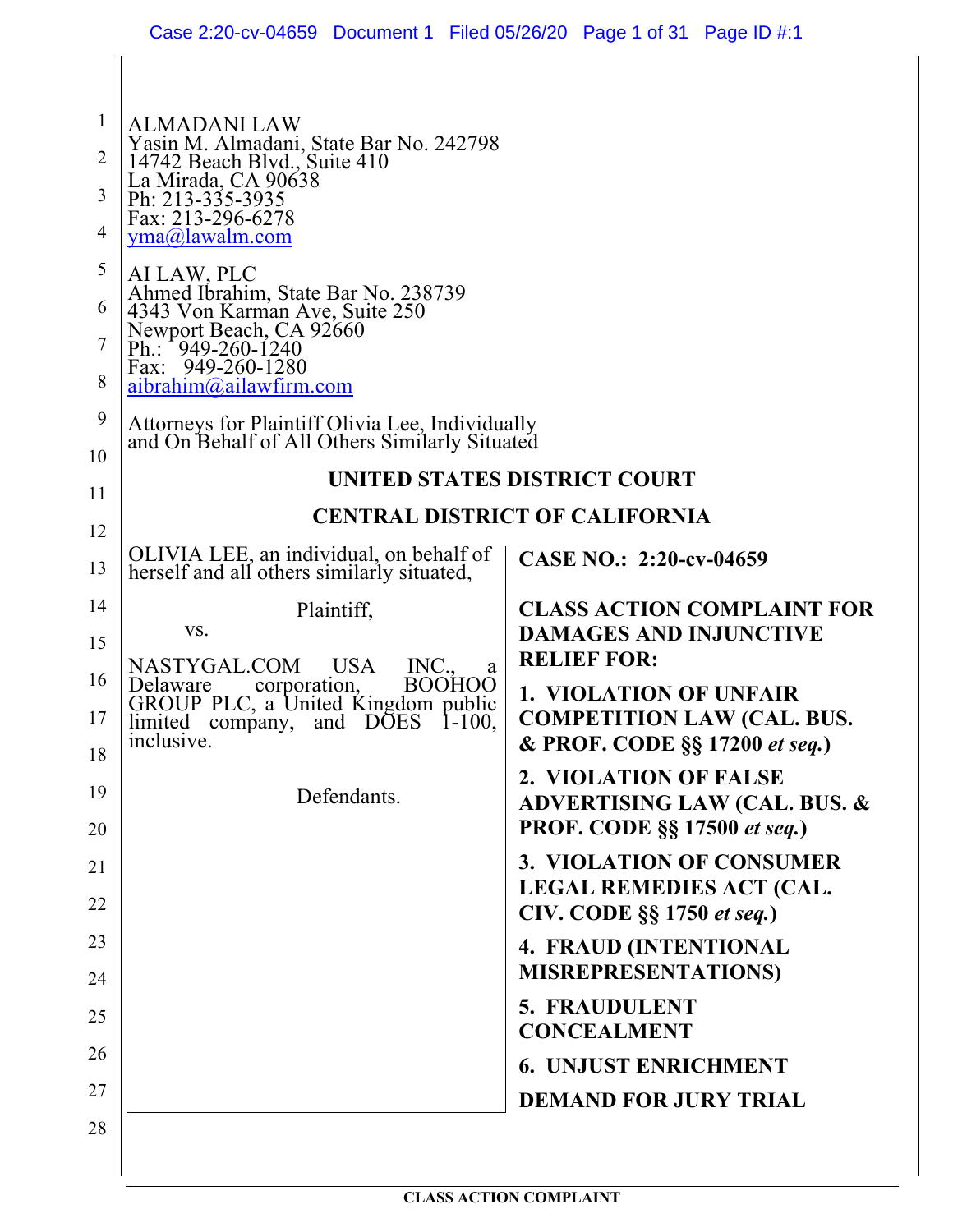Plaintiff Olivia Lee ("Plaintiff"), on behalf of herself and all others similarly situated, hereby alleges as follows:

3

1

2

#### **I. BACKGROUND**

4 5 6 7 8 9 10 11 12 13 14 15 16 17 18 19 20 21 22 23 1. This action is brought against defendants NASTYGAL.COM USA INC. and BOOHOO GROUP PLC (collectively, "Nasty Gal") for their false and deceptive pricing practices in connection with their sale of clothing, accessories and other items on http://nastygal.com. Nasty Gal does so by advertising fake and inflated reference prices to deceive customers into a false belief that the sale price is a deeply discounted bargain price. For example, anyone visiting the Nasty Gal site on a given day during a "60% OFF EVERYTHING" sale who buys a pair of jeans for \$20 based on a reference price of \$50 is being misled. This is deception because those jeans have rarely, if ever, been sold in the recent past on the site for \$60. Further, because Nasty Gal's website is the only channel through which its clothing is sold, Nasty Gal cannot justifiably claim that another retailer has sold those jeans for \$60. In other words, Nasty Gal's "sale" is not really a sale at all. It is a scam. All the reference prices on Nasty Gal's website are fake. They are not original, regular, retail, or former prices. They are inflated prices posted to lure unsuspecting customers into jumping at a fake "bargain." Nasty Gal engages in this deceptive advertising and pricing scheme to give customers the false impression that they are getting a deal or bargain when in reality they are being swindled by fake promotions. By this action, Plaintiff seeks to put an immediate end to Nasty Gal's deceptive advertising and marketing practices and recover restitution and damages on behalf of all persons who have fallen victim to Nasty Gal's sham sales by purchasing products on Nasty Gal's website from March 2017 to the present.

**II. PARTIES**

24

25 26 2. Plaintiff Olivia Lee is a citizen of the State of California and resident of the County of San Francisco.

27 28 3. Defendant NASTYGAL.COM USA, INC. is a Delaware corporation and is headquartered in the County of Los Angeles within the State of California, where it has its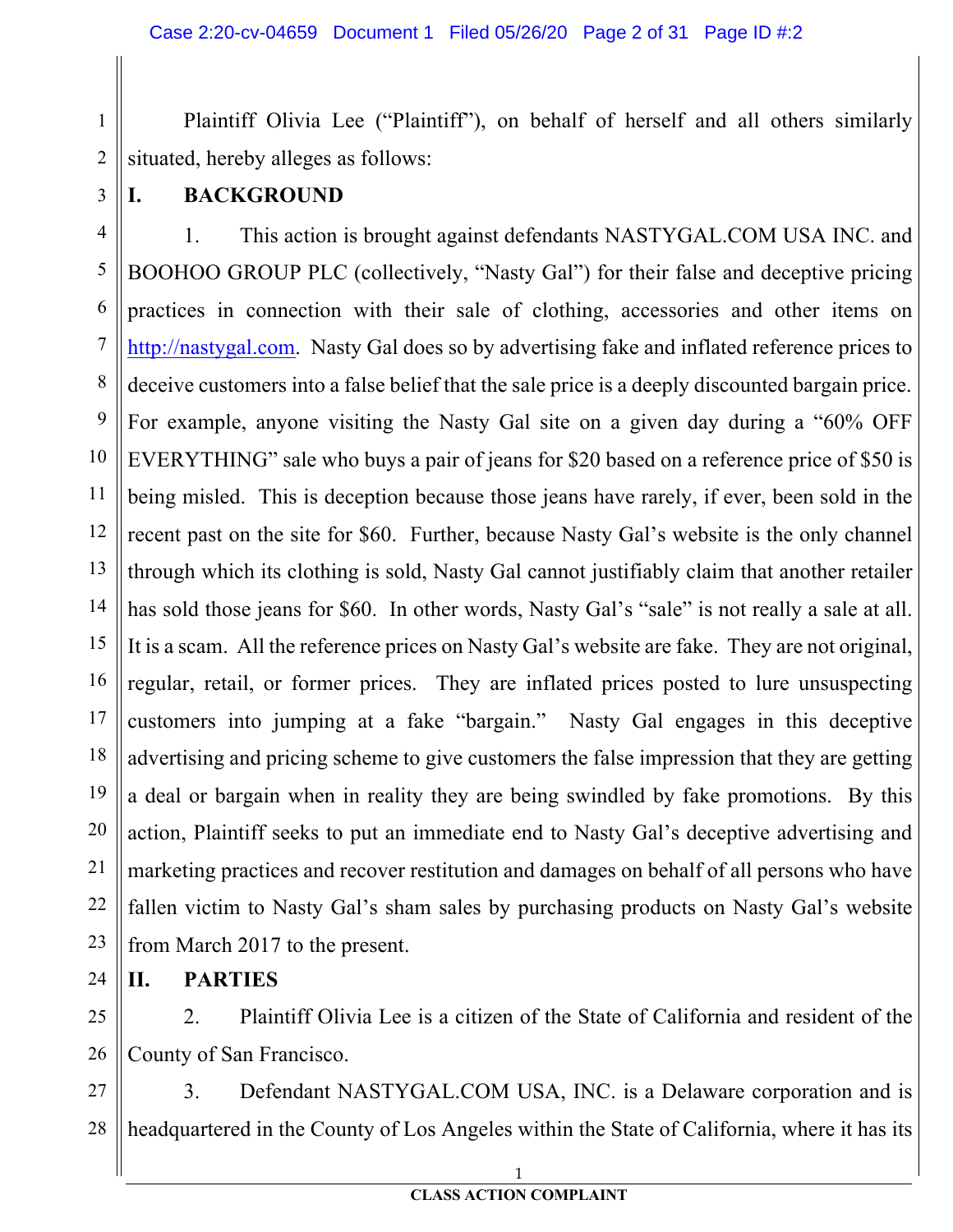1 principal place of business.

 $\overline{2}$ 3 4 5 6 4. Defendant Boohoo Group PLC is a public limited company organized and existing under the laws of the United Kingdom. Boohoo Group PLC is the parent company of Nasty Gal, along with other online clothing brands, including boohoo, boohooMAN, PrettyLittleThing, Karen Millen, Coast, and Miss Pap. Boohoo Group PLC completed its acquisition of Nasty Gal on or about February 28, 2017.

7 8 9 10 11 12 13 14 5. The true names and capacities of defendants DOES 1 through 100, inclusive, whether individual, plural, corporate, partnership, associate or otherwise, are not known to Plaintiff, who therefore sues said defendants by such fictitious names. Plaintiff is informed and believes and thereon alleges that each of the defendants designated herein as DOE is in some manner responsible for the acts and occurrences set forth herein. Plaintiff will seek leave of court to amend this Complaint to show the true names and capacities of defendants DOES 1 through 100, inclusive, as well as the manner in which each DOE defendant is responsible, when the same have been ascertained.

15 16 17 18 19 6. Plaintiff is informed and believes, and upon such basis alleges, that at all times herein mentioned, each of the Defendants herein was an agent, servant, employee, coconspirator, partner, joint venturer, wholly owned and controlled subsidiary and/or alter ego of each of the remaining Defendants, and was at all times acting within the course and scope of said agency, service, employment, conspiracy, partnership and/or joint venture.

20 21 22 23 24 25 26` 7. Defendants, and each of them, aided and abetted, encouraged and rendered substantial assistance in accomplishing the wrongful conduct and their wrongful goals and other wrongdoing complained of herein. In taking action, as particularized herein, to aid and abet and substantially assist the commission of these wrongful acts and other wrongdoings complained of, each of the Defendants acted with an awareness of its primary wrongdoing and realized that its conduct would substantially assist the accomplishment of the wrongful conduct, wrongful goals, and wrongdoing.

27 28 8. NASTYGAL.COM USA INC., BOOHOO GROUP PLC, and DOES 1-100 shall together be referred to hereafter as "Defendants" or "Nasty Gal."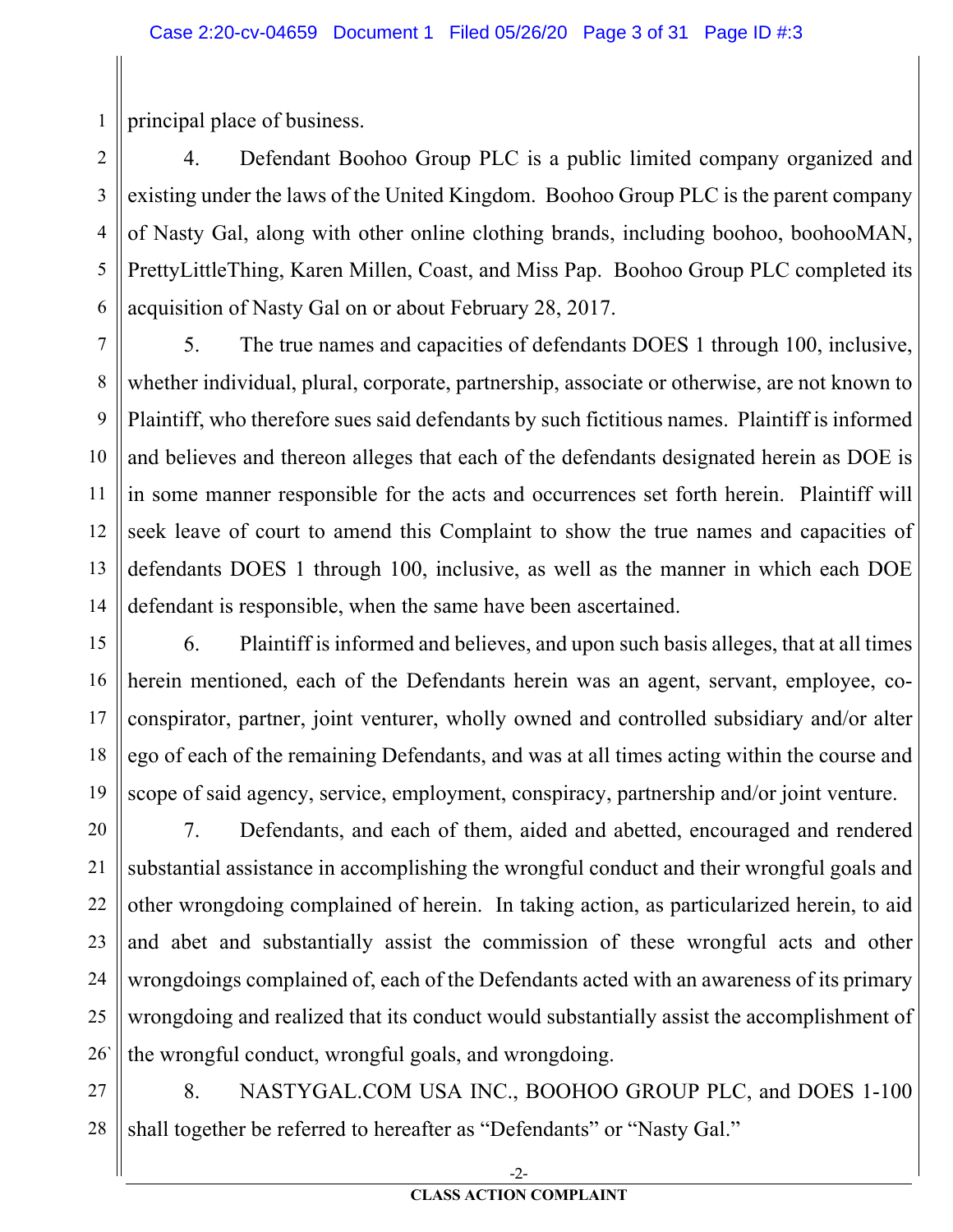1 2

### **III. JURISDICTION AND VENUE**

3 4 5 6 9. This Court has subject matter jurisdiction over this action pursuant to the Class Action Fairness Act of 2005 and 28 U.S.C. § 1332 because the total matter in controversy exceeds \$5 Million and there are over 100 members of the proposed class. Further, at least one member of the proposed class is a citizen of a State within the United States and at least one defendant is the citizen or subject of a foreign state.

7 8 9 10 11 12 10. Venue is proper pursuant to 28 U.S.C. § 1391(b)(2) because a substantial part of the events or omissions giving rise to the claim occurred in this judicial district. Venue is also proper pursuant to 28 U.S.C.  $\S$  1391(b)(1), (c)(2), and (c)(3) because Defendants are subject to the Court's personal jurisdiction in this judicial district, and because one of the defendants resides in this judicial district while the other defendant is not resident in the United States.

13 14

# **IV. GENERAL ALLEGATIONS**

### **A. Company Background.**

15 16 17 18 19 11. Nasty Gal is an online clothing, shoes, and accessories company founded in 2006 in San Francisco. The company is now based in Los Angeles. All products are sold under the company's own "Nasty Gal" label. Nasty Gal exclusively sells its products on its website at http://nastygal.com. Nasty Gal's marketing emphasizes their bargains and vast online presence. The company claims it has nearly one million active customers.

20 21 22 23 24 25 12. Nasty Gal offers customers a wide range of apparel, shoes, and accessories for women. Products include, among other items, dresses, tops, jeans, workout gear, sleepwear, swimwear, and formal and casual shoes. Because Defendants sells their "Nasty Gal" products (i.e., "Nasty Gal"-branded items or items made primarily for Defendants containing other branding) on their website, there is no other regular price or market price for the products they sell other than the price on the company's own website.

26`

#### **B. Nasty Gal's False and Deceptive Pricing Scheme.**

27 28 13. Unfortunately, Nasty Gal's business model relies on deceiving customers with fake sales. On a typical day, Nasty Gal prominently displays on its landing page some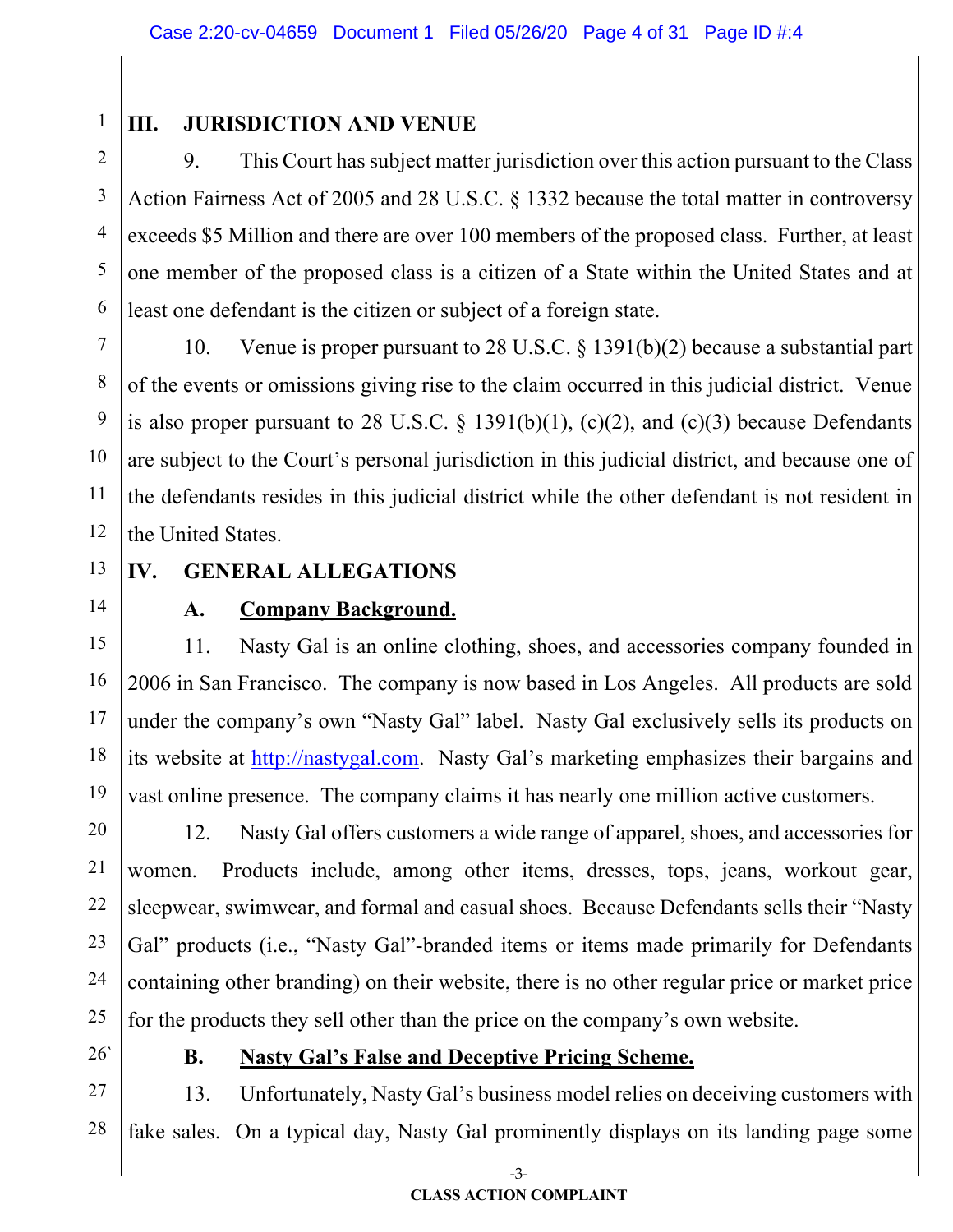1 2 3 4 5 6 7 8 9 10 11 form of a sale where all products or a select grouping of products are supposedly marked down by a specified percentage—for example, 40, 50, or 60% off. All or nearly all Nasty Gal products on the site are represented as being marked down by the specified percentage discount from a substantially higher reference price (hereafter, the "Reference Price"). The supposed markdowns are represented to the customer by prominently displaying a crossedout Reference Price next to the sale price reduced by the specified percentage discount. Alternatively, Nasty Gal runs the same fake promotions by providing customers with sitewide promo codes—typically for 40, 50, or 60% of f—which customers may use to obtain reductions off items from the Reference Price. Nasty Gal employs these deceptive tactics to convey to customers that the product had previously sold in the recent past at the Reference Price, but is being sold to the customer at a substantial discount.

12 13 14 15 16 17 18 19 20 21 22 23 24 14. However, this Reference Price is almost always, if not always, a falsely inflated price because Nasty Gal rarely, if ever, sells its items at the Reference Price. The only purpose of the Reference Price is to mislead customers into believing that the displayed Reference Price is an original, regular, or retail price at which Nasty Gal usually sells the item or previously sold the item in the recent past. As a result, Nasty Gal falsely conveys to customers that they are receiving a substantial markdown or discount, when in reality the alleged discount is false and fraudulent. Moreover, because Nasty Gal products are sold only through Nasty Gal's website, the Reference Price cannot mean the prevailing market price of the product at any outlet other than Nasty Gal's website. Compounding the deception, Nasty Gal's website will often display a ticking countdown clock to give customers a sense of urgency to take advantage of the fake promotions, when in reality, Nasty Gal runs a promotion or sale on all items on its site everyday (or at a minimum, most days).

25 26` 27 28 15. For example, on May 13, 2020, Nasty Gal's landing page prominently displayed the statement "60% OFF EVERYTHING." On the individual product pages of all (or nearly all) Nasty Gal products offered on the site, as well as on the thumbnail displays of each product when presented as a list, Nasty Gal represented each product as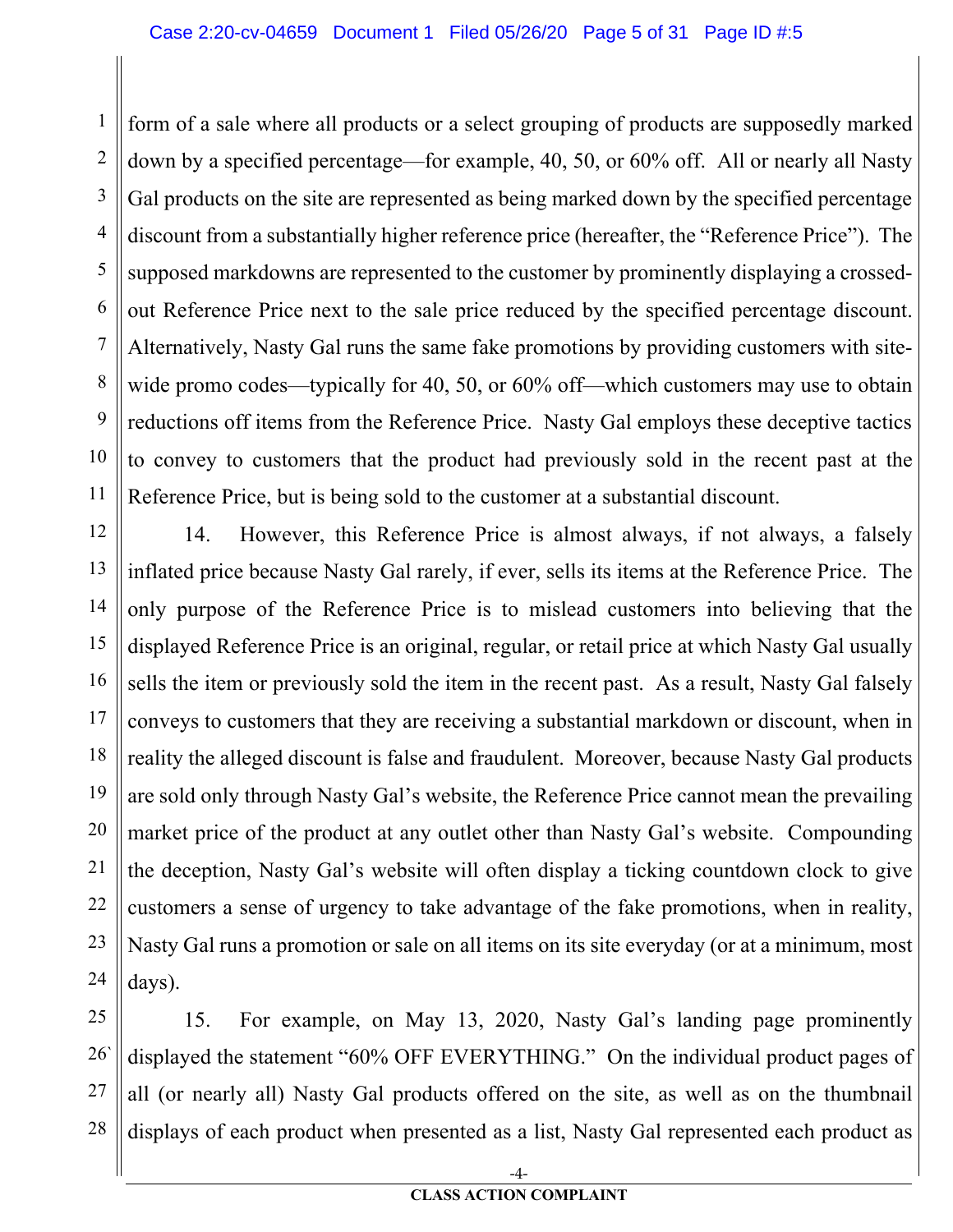2 3 being marked down by 60% and included this representation beside the crossed-out fake Reference Price. Thus, for a product being offered for \$20.00, Nasty Gal displayed the following:

### **\$20.00** \$50.00

5 6 7 8 9 10 11 12 13 14 15 16. Nasty Gal further reinforces the false conception that the customer has received a deep discount off of an original, retail, or regular price during the order process. More specifically, Nasty Gal includes a line item for the "Promotions included" that the customer has received. This computes the amount of the supposed discount received through the false promotion that corresponds to the percentage markdown from the false Reference Price the customer purportedly benefited from according to each product's individual product description page. This phantom "Promotion" appears in the final order confirmation and receipt displayed to customers and delivered to customers by e-mail after the order has been completed and payment has been made. By doing so, Nasty Gal not only deceives the customer with the sham sale, but then further uses that deception to build goodwill to lure customers back for more fake promotions, sales, and discounts.

16 17 18 19 20 21 22 17. These pricing and advertising practices reflecting high-pressure fake sales and promotions are patently deceptive. They are intended to mislead customers into believing that they are getting a bargain by buying products from Nasty Gal on sale and at a substantial and deep discount. The truth is that Nasty Gal rarely, if ever, sells any of its products at the full Reference Price. The Reference Price is, therefore, an artificially inflated price. In turn, the advertised discounts are thus nothing more than phantom markdowns.

23

1

4

#### **C. The Plaintiff's Purchase of Falsely Advertised Items from Nastygal.com.**

24 25 26` 27 28 18. Plaintiff Olivia Lee ("Plaintiff") fell victim to Nasty Gal's false advertising and deceptive pricing practices. On or about November 10, 2019, Plaintiff visited Nasty Gal's website to shop for shoes. Plaintiff saw on the website that Nasty Gal was running a "60% OFF EVERYTHING" sale. Plaintiff browsed the site and observed that the products offered each had a Reference Price and a sale price that was 60% off of the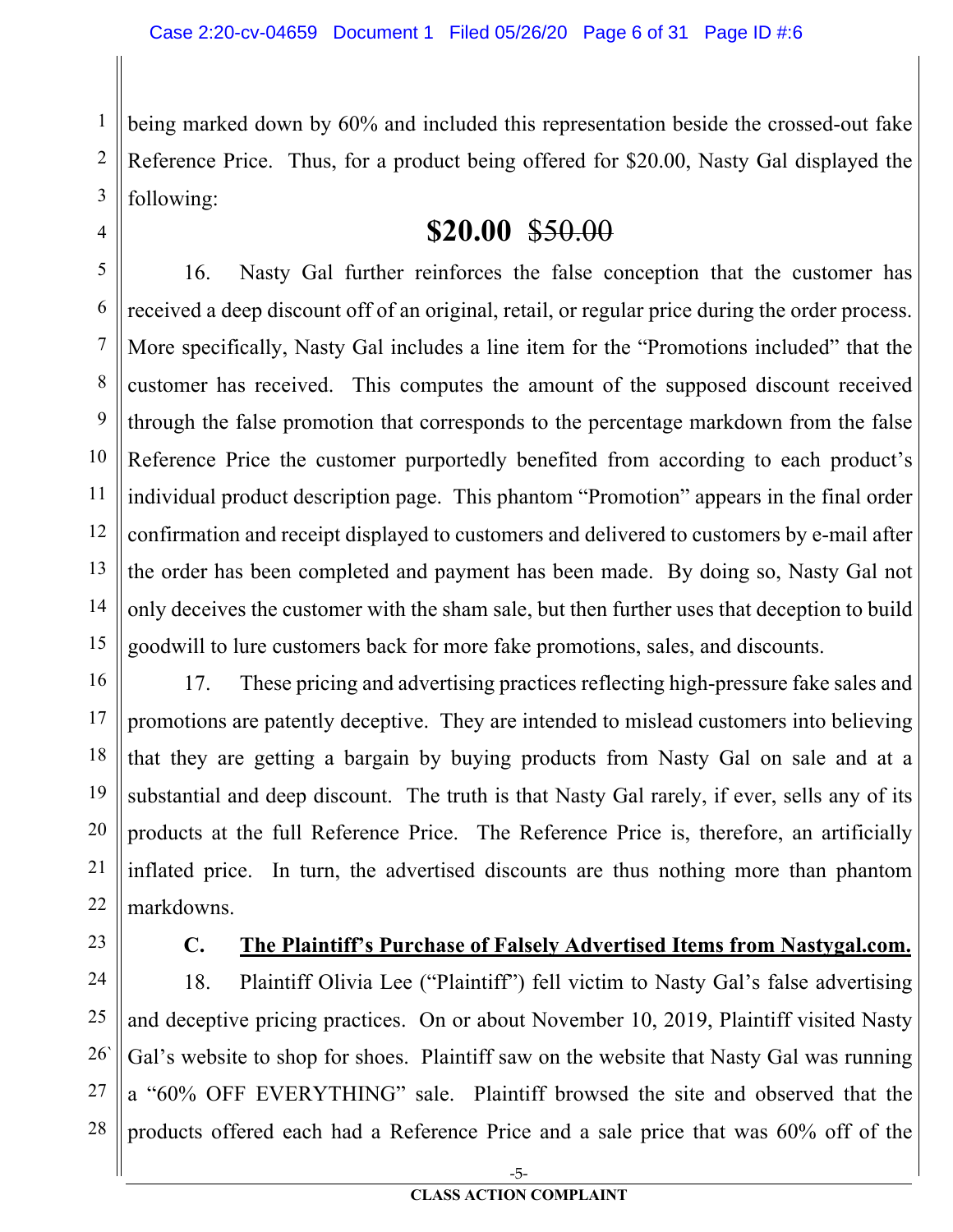1 2 3 Reference Price. She found a pair of shoes called the "Before They Make Me Run Chunky Sneaker." The shoes were displayed on the site with a Reference Price of \$60.00 and a sale price of \$24.00.

19. In other words, Plaintiff saw that Nasty Gal represented on the product description page for each item, including the shoes she ultimately purchased, that they were supposedly on sale for 60% off, pursuant to a "60% OFF EVERYTHING" sale, based on a markdown from a Reference Price. The Reference Prices were displayed as a substantially higher price.

9 10 11 12 13 14 20. Plaintiff thus purchased the product listed above. Before doing so, Plaintiff relied on the representation that the product listed above had in fact been offered for sale, or previously sold, in the recent past at the stated Reference Price as displayed by Nasty Gal on its website. Plaintiff thus relied on Nasty Gal's representation that each product listed above was truly on sale and being sold at a substantial markdown and discount, and thereby was deceived by Nasty Gal.

15 16 17 18 19 21. Including postage and packing, Plaintiff paid \$34.31 for her order. After deceiving Plaintiff into making the purchase, Nasty Gal reinforced to Plaintiff that she had received a genuine and substantial bargain in connection with her purchase by representing to her on her order confirmation that the "Promotions included" in her order amounted to \$36.00 based on the "60% OFF EVERYTHING" sale.

20 21 22 23 24 25 26` 27 22. The truth, however, is that the product Plaintiff purchased was not substantially marked down or discounted, or at the very least, any discount she was receiving had been grossly exaggerated. That is because the product Plaintiff bought had not been offered for sale on Nasty Gal's website for any reasonably substantial period of time (if ever) at the full Reference Price. In fact, for at least the 90-day period prior to Plaintiff's purchase (and likely for a longer period), Nasty Gal does not appear to have offered the item sold to Plaintiff at the Reference Price. The Reference Price was a fake price used in Nasty Gal's deceptive marketing scheme.

28

4

5

6

7

8

23. Nasty Gal knows that the prices are fake and artificially inflated and

-6- **CLASS ACTION COMPLAINT**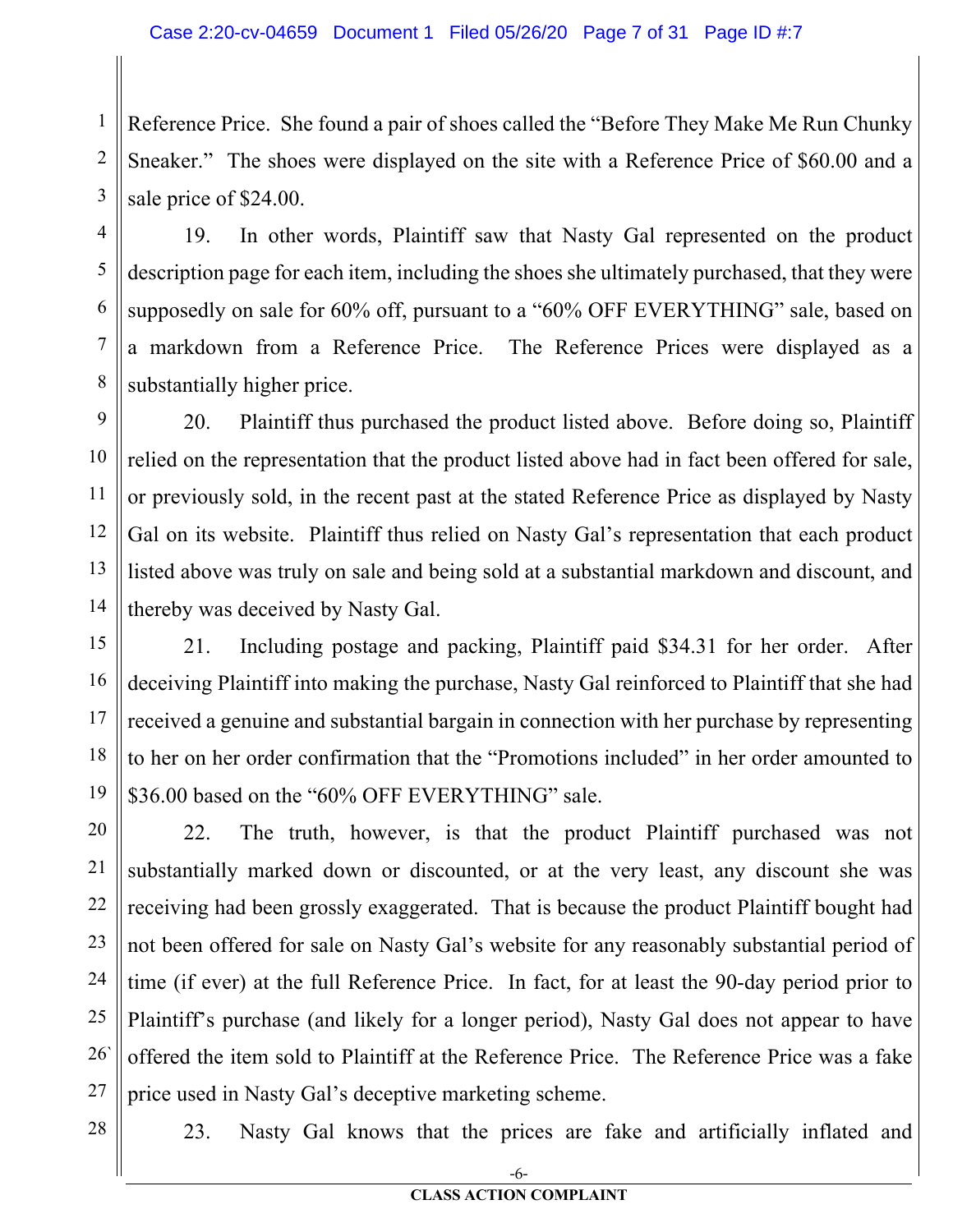1 2 3 4 5 6 intentionally uses them in its deceptive pricing scheme on its website to increase sales and profits by misleading Plaintiff and members of the putative class to believe that they are buying products at a substantial discount. Nasty Gal thereby induces customers to buy products they never would have bought—or at the very least, to pay more for merchandise than they otherwise would have if Defendants were simply being truthful about their "sales" and "promotions."

24. Therefore, Plaintiff would not have purchased the item listed above, or at the very least, would not have paid as much as she did, had Nasty Gal been truthful. Plaintiff was persuaded to make her purchase only because of the fake sale based on Nasty Gal's fake Reference Price.

### 11 12

7

8

9

10

13

14

15

16

17

18

19

20

21

22

23

24

25

26`

27

28

#### **D. Research Shows That the Use of Reference Price Advertising Schemes Similar to Nasty Gal's Deceptive Pricing Scheme Influences Consumer Behavior and Affects Consumers' Perceptions of a Product's Value.**

25. The effectiveness of Nasty Gal's profoundly deceitful pricing scheme is backed up by longstanding scholarly research. In the seminal article entitled *Comparative Price Advertising: Informative or Deceptive?* (cited in *Hinojos v. Kohl's Corp.*, 718 F.3d 1098, 1106 (9th Cir. 2013), Professors Dhruv Grewal and Larry D. Compeau write that, "[b]y creating an impression of savings, the presence of a higher reference price enhances subjects' perceived value and willingness to buy the product." Dhruv Grewal & Larry D. Compeau, *Comparative Price Advertising: Informative or Deceptive?*, 11 J. Pub. Pol'y & Mktg. 52, 55 (Spring 1992). Thus, "empirical studies indicate that, *as discount size increases*, *consumers' perceptions of value and their willingness to buy the product increase*, while their intention to search for a lower price decreases." *Id.* at 56 (emphasis added). For this reason, the Ninth Circuit in *Hinojos* held that a plaintiff making a claim of deceptive pricing strikingly similar to the claim at issue here had standing to pursue his claim against the defendant retailer. In doing so, the Court observed that "[m]isinformation about a product's 'normal' price is . . . significant to many consumers in the same way as a false product label would be." *Hinojos*, 718 F.3d at 1106.

26. Professors Compeau and Grewal reached similar conclusions in a 2002 article:

-7-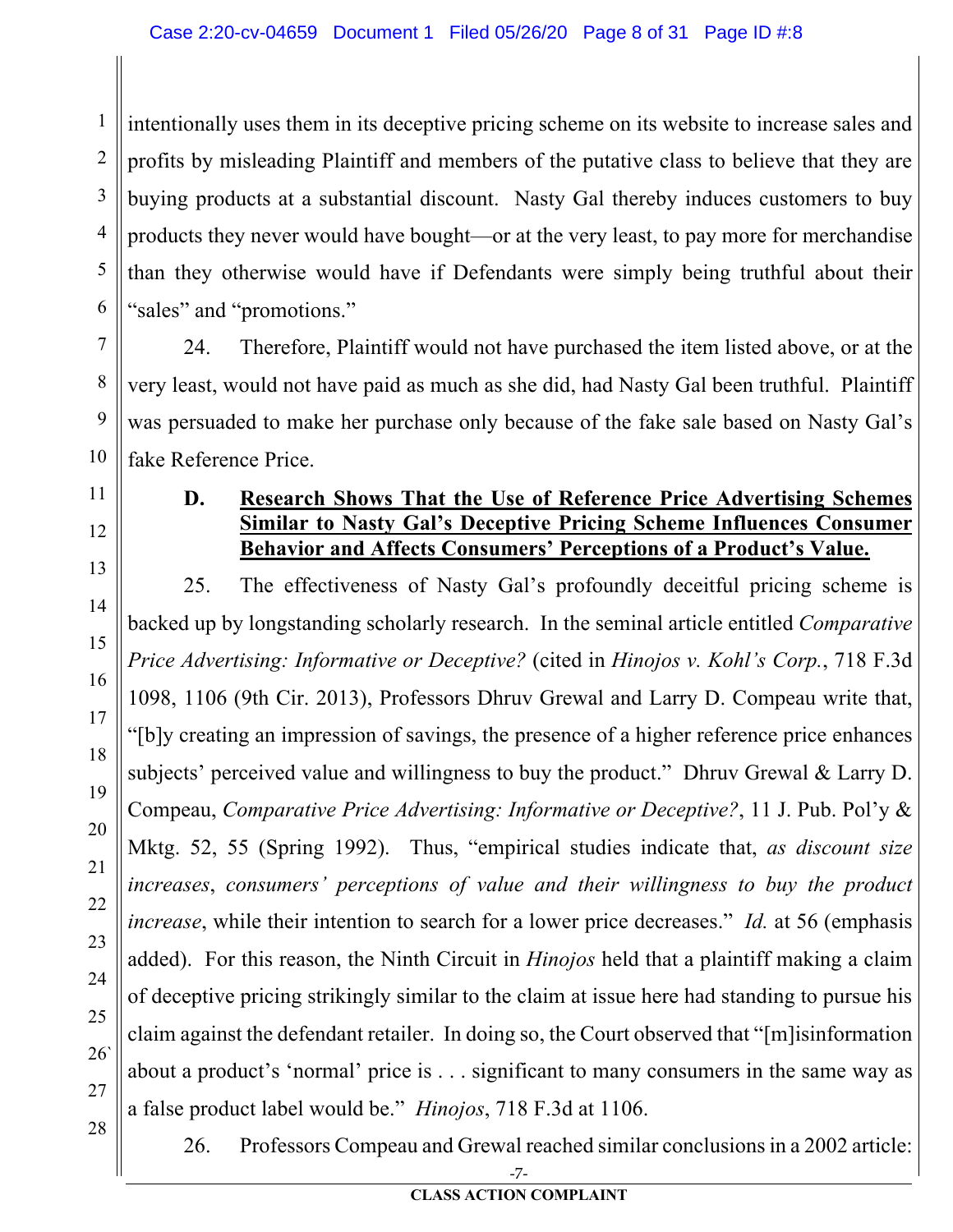1 2 3 4 5 6 "decades of research support the conclusion that advertised reference prices do indeed enhance consumers' perceptions of the value of the deal." Dhruv Grewal & Larry D. Compeau, *Comparative Price Advertising: Believe It Or Not*, J. of Consumer Affairs, Vol. 36, No. 2, at 287 (Winter 2002). The professors also found that "[c]onsumers are influenced by comparison prices *even when the stated reference prices are implausibly high*." *Id.* (emphasis added).

7 8 9 10 11 12 13 14 27. In another scholarly publication, Professors Joan Lindsey-Mullikin and Ross D. Petty concluded that "[r]eference price ads strongly influence consumer perceptions of value. . . . Consumers often make purchases not based on price but because a retailer assures them that a deal is a good bargain. This occurs when . . . the retailer highlights the relative savings compared with the prices of competitors . . . [T] hese bargain assurances (BAs) change consumers' purchasing behavior and may deceive consumers." Joan Lindsey-Mullikin & Ross D. Petty, *Marketing Tactics Discouraging Price Search: Deception and Competition*, 64 J. of Bus. Research 67 (January 2011).

15 16 17 18 19 28. Similarly, according to Professors Praveen K. Kopalle and Joan Lindsey-Mullikin, "research has shown that retailer-supplied reference prices clearly enhance buyers' perceptions of value" and "have a significant impact on consumer purchasing decisions." Praveen K. Kopalle & Joan Lindsey-Mullikin, *The Impact of External Reference Price On Consumer Price Expectations*, 79 J. of Retailing 225 (2003).

20 21 22 23 24 25 26` 27 29. The results of a 1990 study by Professors Jerry B. Gotlieb and Cyndy Thomas Fitzgerald, came to the conclusion that "reference prices are important cues consumers use when making the decision concerning how much they are willing to pay for the product." Jerry B. Gotlieb & Cyndy Thomas Fitzgerald, *An Investigation Into the Effects of Advertised Reference Prices On the Price Consumers Are Willing To Pay For the Product*, 6 J. of App'd Bus. Res. 1 (1990). This study also concluded that "consumers are likely to be misled into a willingness to pay a higher price for a product simply because the product has a higher reference price." *Id.*

28

30. The unmistakable inference to be drawn from this research and the Ninth

-8- **CLASS ACTION COMPLAINT**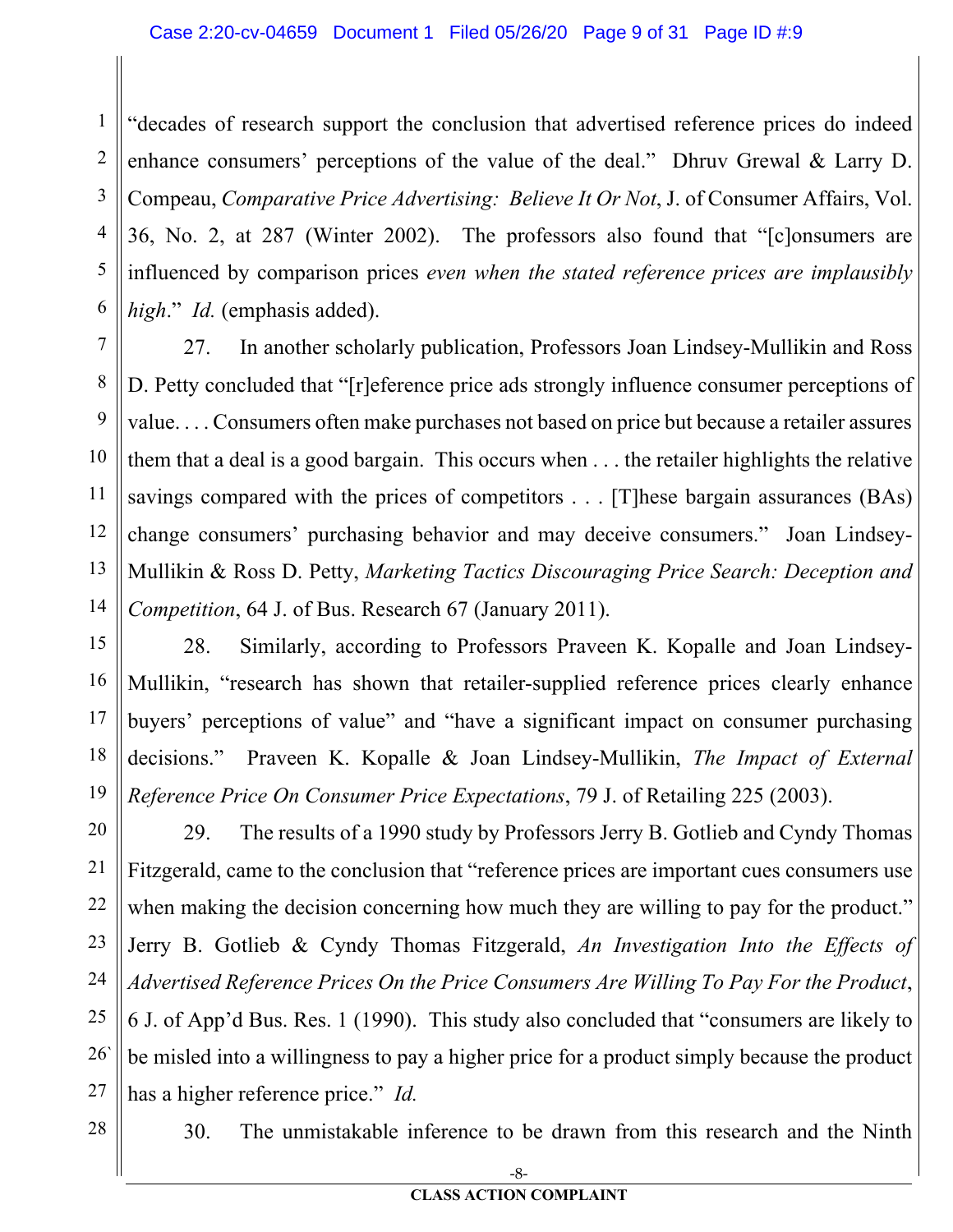1 2 3 4 5 6 Circuit's opinion in *Hinojos* is that the deceptive advertising through the use of false reference pricing employed here by Nasty Gal is intended to, and does in fact, influence customer behavior—as it did Plaintiff's purchasing decision here—by artificially inflating customer perceptions of a given item's value and causing customers to spend money to purchase items they otherwise would not have, and/or to spend more money for a product than they otherwise would have absent the deceptive advertising.

7

11

12

13

14

15

16

17

18

19

20

21

22

23

24

25

26`

27

28

#### **V. CLASS ACTION ALLEGATIONS**

8 9 10 31. Plaintiff brings this action on behalf of herself and all persons similarly situated pursuant to Rule  $23(b)(2)$ ,  $23(b)(3)$ , and  $23(c)(4)$  of the Federal Rules of Civil Procedure and seeks certification of the following class:

> All persons in the United States of America who purchased one or more "Nasty Gal" products from http://nastygal.com between March 1, 2017 through the present (the "Class Period") at a discount from a higher reference price and who have not received a refund or credit for their purchase(s).

32. The above-described class of persons shall hereafter be referred to as the "Class." Excluded from the Class are any and all past or present officers, directors, or employees of Defendants, any judge who presides over this action, and any partner or employee of Class Counsel.

33. In the alternative, Plaintiff seeks certification of the following class pursuant to Rule  $23(b)(2)$ ,  $23(b)(3)$ , and  $23(c)(4)$  of the Federal Rules of Civil Procedure:

> All persons in the State of California who purchased one or more "Nasty Gal" products from http://nastygal.com between March 1, 2017 through the present (the "Class Period") at a discount from a higher reference price and who have not received a refund or credit for their purchase(s).

34. The above-described class of persons shall hereafter be referred to as the "California Class." Excluded from the California Class are any and all past or present officers, directors, or employees of Defendants, any judge who presides over this action, and any partner or employee of Class Counsel.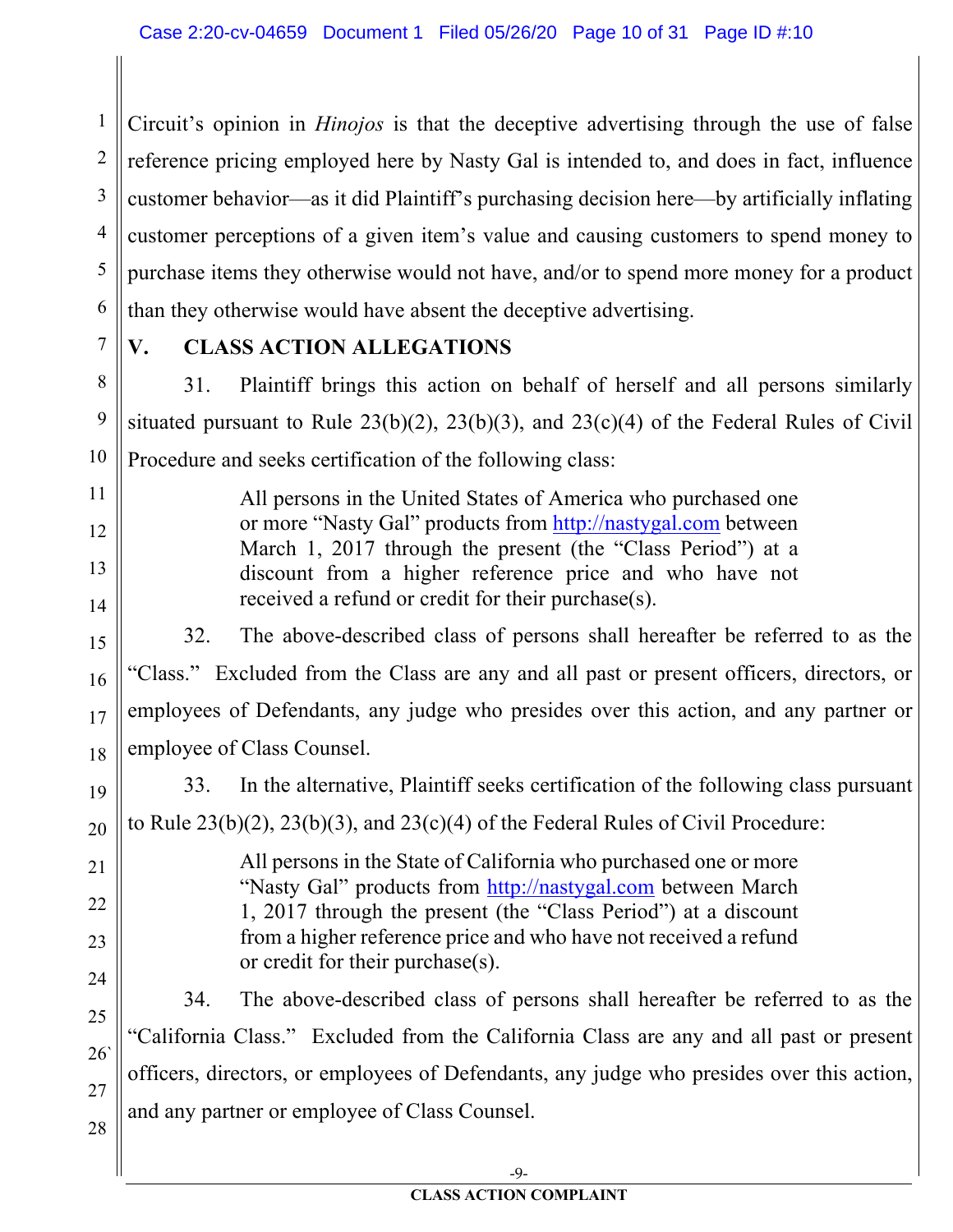1 2 3 4 35. Plaintiff reserves the right to expand, limit, modify, or amend the class definitions stated above, including the addition of one or more subclasses, in connection with her motion for class certification, or at any other time, based upon, among other things, changing circumstances, or new facts obtained during discovery.

5 6 7 8 9 36. **Numerosity.** The Class is so numerous that joinder of all members in one action is impracticable. The exact number and identities of the members of the Class is unknown to Plaintiff at this time and can only be ascertained through appropriate discovery, but on information and belief, Plaintiff alleges that there are in excess of one (1) million members of the Class.

10 11 12 37. **Typicality.** Plaintiff's claims are typical of those of other members of the Class, all of whom have suffered similar harm due to Defendants' course of conduct as described herein.

13 14 15 16 38. **Adequacy of Representation.** Plaintiff is an adequate representative of the Class and will fairly and adequately protect the interests of the Class. Plaintiff has retained attorneys who are experienced in the handling of complex litigation and class actions, and Plaintiff and her counsel intend to prosecute this action vigorously.

17 18 19 20 21 22 39. **Existence and Predominance of Common Questions of Law or Fact.** Common questions of law and fact exist as to all members of the Class that predominate over any questions affecting only individual members of the Class. These common legal and factual questions, which do not vary among members of the Class, and which may be determined without reference to the individual circumstances of any member of the Class, include, but are not limited to, the following:

23

24

25

26`

27

28

- (a) Whether, during the Class Period, Defendants advertised false Reference Prices on products offered on their website.
- (b) Whether, during the Class Period, Defendants advertised price discounts from false Reference Prices on products offered on their website.
- (c) Whether the products listed on Defendants' website during the Class Period were offered at their Reference Prices for any reasonably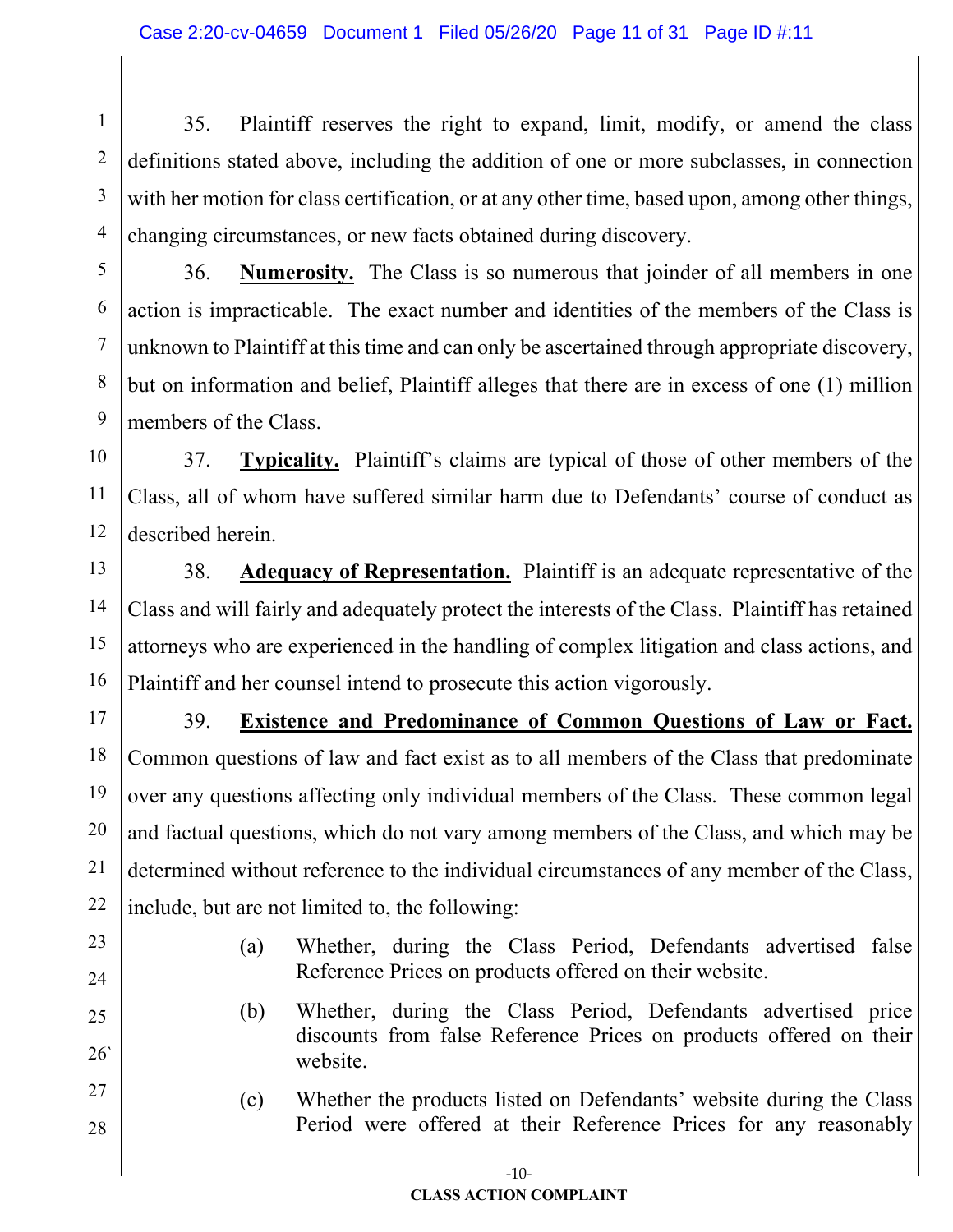1

2

3

4

5

6

7

8

9

10

11

12

13

14

15

16

17

18

19

20

21

22

23

24

25

26`

27

28

substantial period of time prior to being offered at prices that were discounted from their Reference Prices.

- (d) Does Defendants' deceptive pricing scheme using false Reference Prices constitute an "unlawful," "unfair," or "fraudulent" business practice in violation of the California Unfair Competition Law, Cal. Bus & Prof. Code § 17200, *et seq.*?
- (e) Does Defendants' deceptive pricing scheme using false Reference Prices constitute "unfair, deceptive, untrue or misleading advertising" in violation of the California Unfair Competition Law, Cal. Bus & Prof. Code § 17200, *et seq.*?
- (f) Does Defendants' deceptive pricing scheme using false Reference Prices constitute false advertising in violation of the California False Advertising Law under Business & Professions Code section 17500, *et seq.*?
- (g) Whether Defendants' false Reference Prices on products offered on their website during the Class Period are false representations.
- (h) Whether and when Defendants learned that false Reference Prices on products offered on their website during the Class Period are false representations.
- (i) What did Defendants hope to gain from using a false Reference Price scheme?
- (j) What did Defendants gain from their false Reference Price scheme?
- (k) Whether Defendants' use of false Reference Prices on products offered on their website during the Class Period was material.
- (l) Whether Defendants had a duty to disclose to their customers that the Reference Prices were fake "original" prices in furtherance of sham sales.
- (m) To what extent did Defendants' conduct cause harm to the Class?
- (n) Whether the members of the Class are entitled to damages and/or restitution.
- (o) What type of injunctive relief is appropriate and necessary to enjoin Defendants from continuing to engage in false or misleading advertising?
- (p) Whether Defendants' conduct was undertaken with conscious disregard of the rights of the members of the Class and was done with fraud,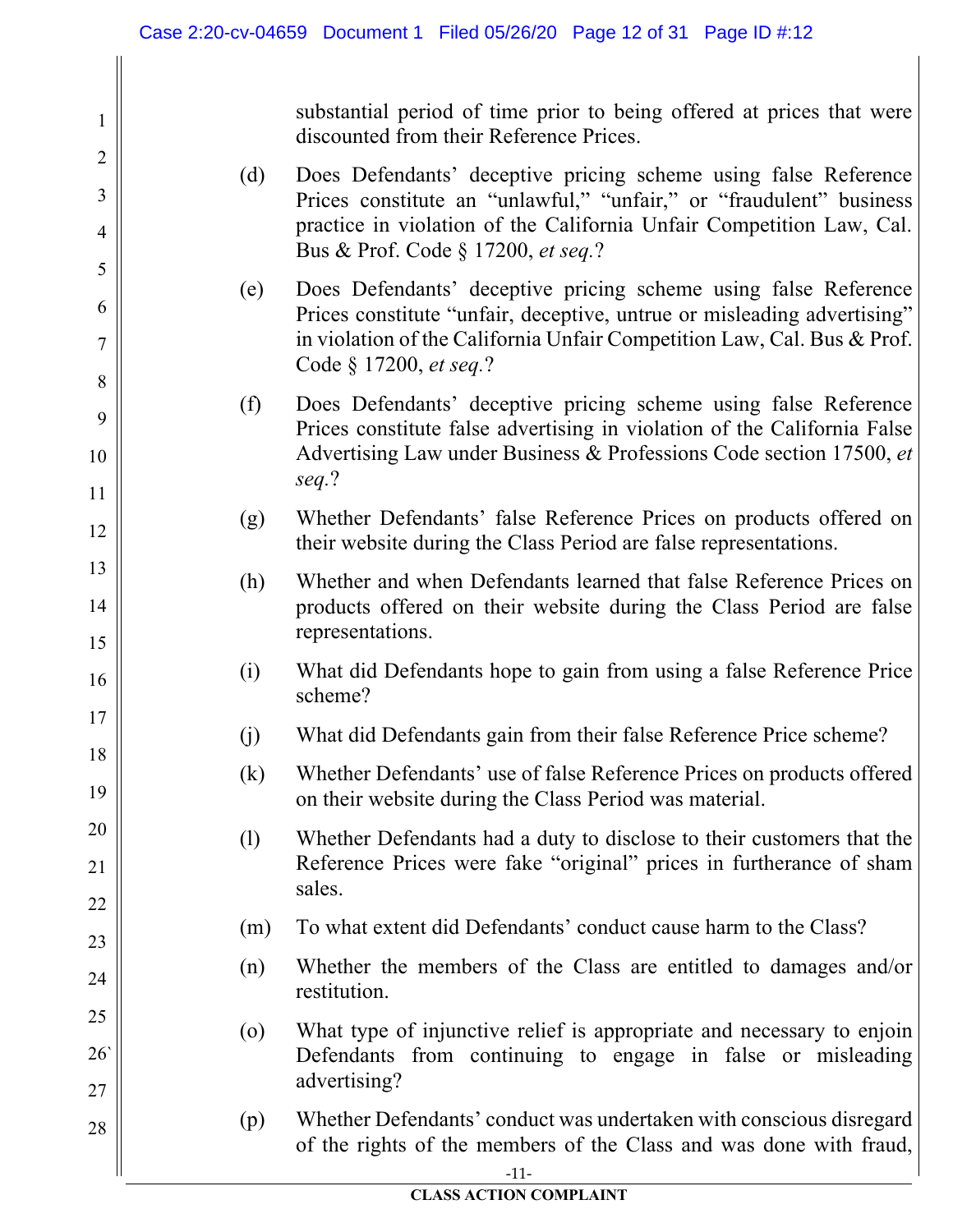oppression, and/or malice.

1

2

3

4

5

6

7

8

 $\overline{Q}$ 

10

11

12

13

14

15

16

17

18

19

20

21

22

23

24

25

26`

40. **Superiority.** A class action is superior to other available methods for the fair and efficient adjudication of this controversy because individual litigation of the claims of all members of the Class is impracticable. Requiring each individual class member to file an individual lawsuit would unreasonably consume the amounts that may be recovered. Even if every member of the Class could afford individual litigation, the adjudication of at least tens of thousands of identical claims would be unduly burdensome to the courts. Individualized litigation would also present the potential for varying, inconsistent, or contradictory judgments and would magnify the delay and expense to all parties and to the court system resulting from multiple trials of the same factual issues. By contrast, the conduct of this action as a class action, with respect to some or all of the issues presented herein, presents no management difficulties, conserves the resources of the parties and of the court system, and protects the rights of the members of the Class. Plaintiff anticipates no difficulty in the management of this action as a class action. The prosecution of separate actions by individual members of the Class may create a risk of adjudications with respect to them that would, as a practical matter, be dispositive of the interests of the other members of the Class not parties to such adjudications or that would substantially impair or impede the ability of such non-party Class members to protect their interests.

41. **Ascertainability.** Upon information and belief, Defendants keep extensive computerized records of their sales and customers through, among other things, databases storing customer orders, customer order histories, customer profiles, customer loyalty programs, and general marketing programs. Defendants have one or more databases through which a significant majority of members of the Class may be identified and ascertained, and they maintain contact information, including email addresses and home addresses (such as billing, mailing, and shipping addresses), through which notice of this action is capable of being disseminated in accordance with due process requirements.

27 28 42. The California Class also satisfies each of the class action requirements set forth above. The allegations set forth above with regards to the Class, thus, apply equally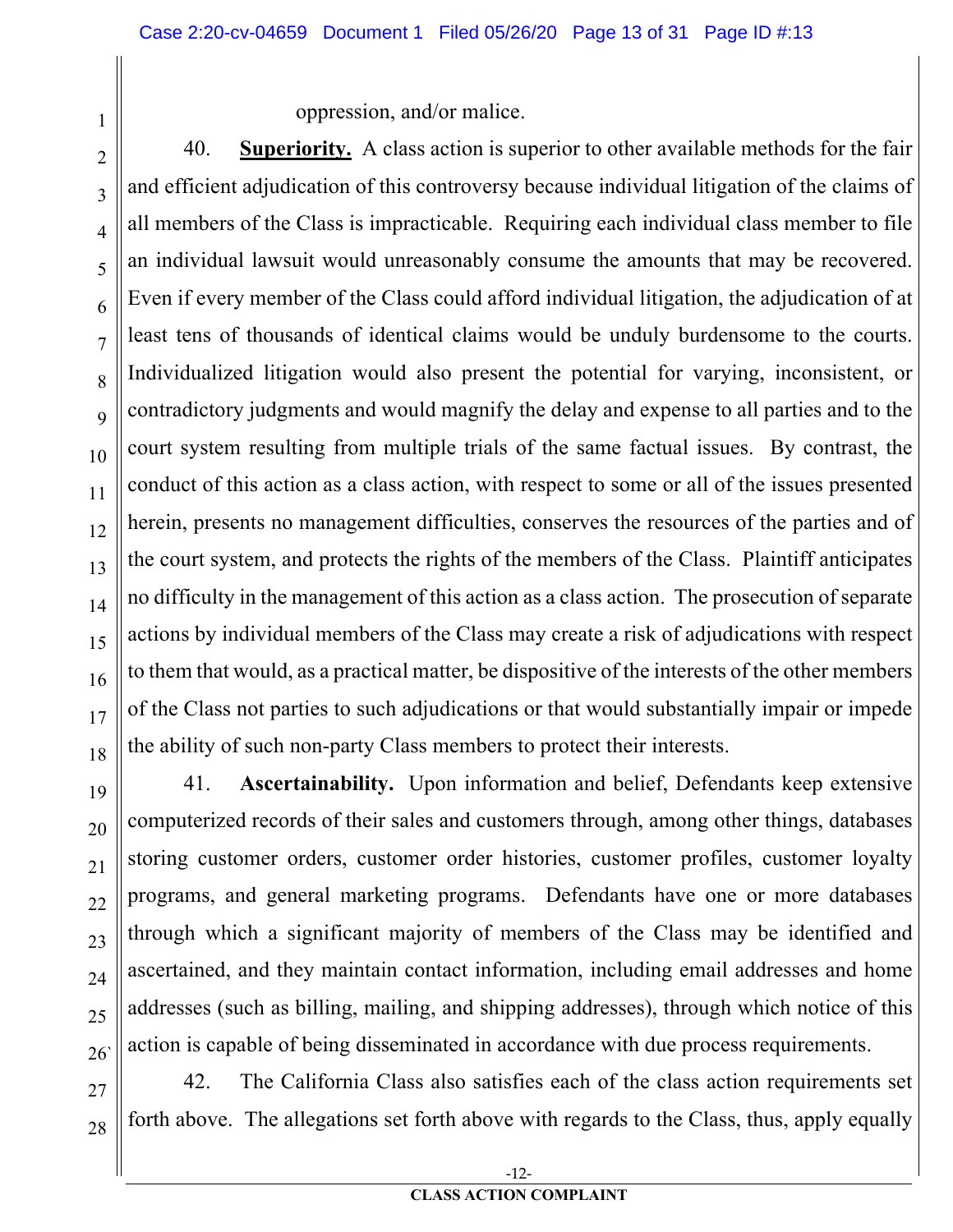to the California Class.

#### **FIRST CLAIM FOR RELIEF**

# **VIOLATION OF CALIFORNIA UNFAIR COMPETITION LAW (CAL. BUS. & PROF. CODE § 17200,** *et seq.***)**

### **(By Plaintiff Against Defendants on Behalf of the Class, or in the Alternative, the California Class)**

43. Plaintiff restates and re-alleges paragraphs 1 through 42 as if fully set forth herein.

44. California Business and Professions Code section 17200 *et seq.*, also known as the California Unfair Competition Law ("UCL"), prohibits acts of "unfair competition," including any "unlawful, unfair or fraudulent business act or practice" as well as "unfair, deceptive, untrue or misleading advertising."

45. A cause of action may be brought under the "unlawful" prong of the UCL if a practice violates another law. Such an action borrows violations of other laws and treats these violations, when committed pursuant to business activity, as unlawful practices independently actionable under the UCL.

46. Here, by engaging in false advertising, as well as the false, deceptive, and misleading conduct alleged above, Defendants have engaged in unlawful business acts and practices in violation of the UCL, including violations of state and federal laws and regulations, such as 15 U.S.C. § 45(a)(1), 16 C.F.R. § 233.1, California Business & Professions Code sections 17500 and 17501, and California Civil Code sections 1770(a)(9) and 1770(a)(13).

47. The Federal Trade Commission Act ("FTCA") prohibits "unfair or deceptive acts or practices in or affecting commerce<sup>[1]</sup>" 15 U.S.C.  $\S$  45(a)(1). Under FTC regulations, false former pricing schemes similar to the ones employed by Defendants, are deceptive practices that would violate the FTCA:

> (a) One of the most commonly used forms of bargain advertising is to offer a reduction from the advertiser's own former price for an article. If the former

28

27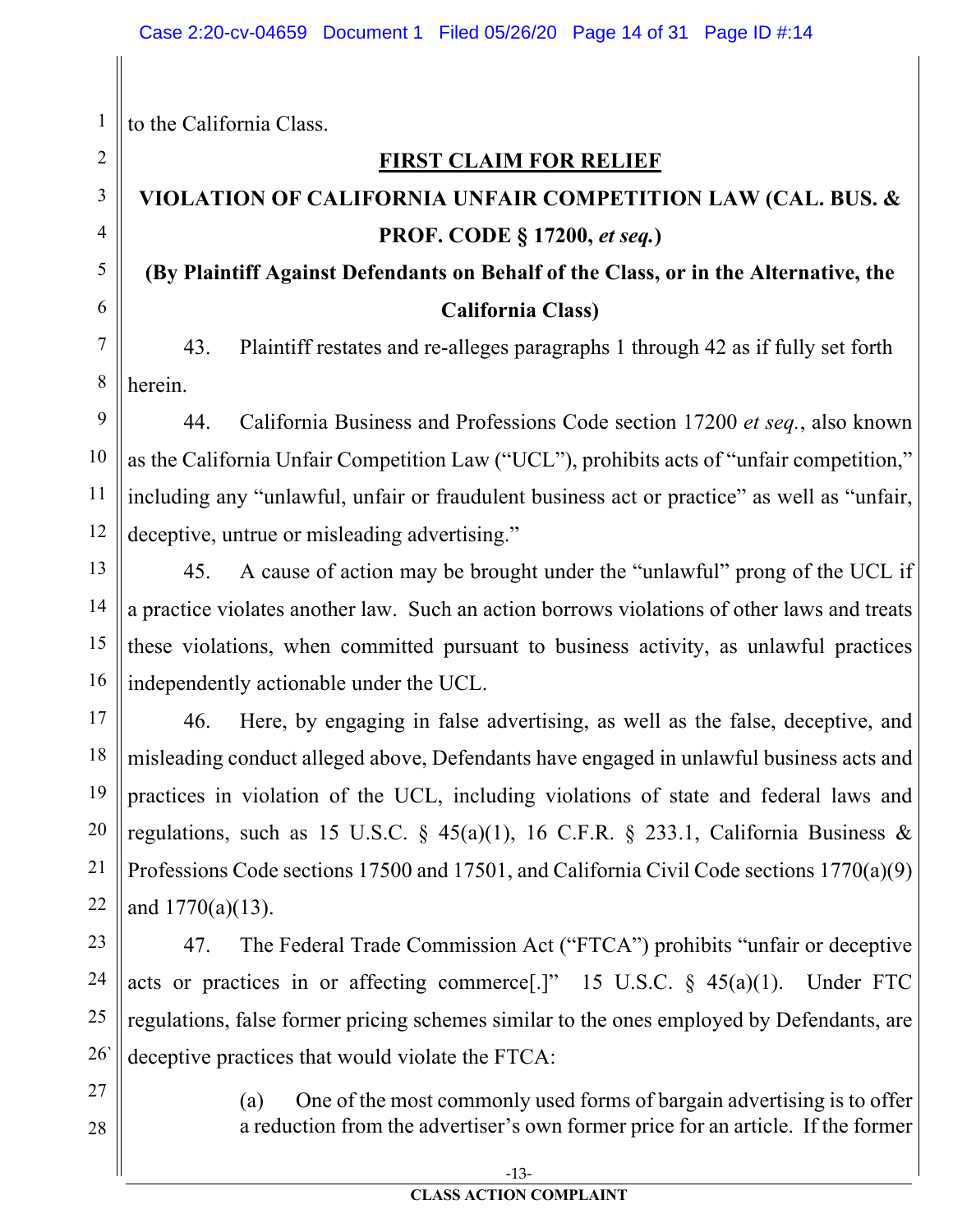price is the actual, bona fide price at which the article was offered to the public on a regular basis for a reasonably substantial period of time, it provides a legitimate basis for the advertising of a price comparison. Where the former price is genuine, the bargain being advertised is a true one. If, on the other hand, the former price being advertised is not bona fide but fictitious – for example, where an artificial, inflated price was established for the purpose of enabling the subsequent offer of a large reduction – the "bargain" being advertised is a false one; the purchaser is not receiving the unusual value he expects.

(b) A former price is not necessarily fictitious merely because no sales at the advertised price were made. The advertiser should be especially careful, however, in such a case, that the price is one at which the product was openly and actively offered for sale, for a reasonably substantial period of time, in the recent, regular course of her business, honestly and in good faith – and, of course, not for the purpose of establishing a fictitious higher price on which a deceptive comparison might be based.

(c) The following is an example of a price comparison based on a fictitious former price. John Doe is a retailer of Brand X fountain pens, which cost him \$5 each. His usual markup is 50 percent over cost; that is, his regular retail price is \$7.50. In order subsequently to offer an unusual "bargain," Doe begins offering Brand X at \$10 per pen. He realizes that he will be able to sell no, or very few, pens at this inflated price. But he doesn't care, for he maintains that price for only a few days. Then he "cuts" the price to its usual level—\$7.50—and advertises: "Terrific Bargain: X Pens, Were \$10, Now Only \$7.50!" This is obviously a false claim. The advertised "bargain" is not genuine.

(d) Other illustrations of fictitious price comparisons could be given. An advertiser might use a price at which he never offered the article at all; he might feature a price which was not used in the regular course of business, or which was not used in the recent past but at some remote period in the past, without making disclosure of that fact; he might use a price that was not openly offered to the public, or that was not maintained for a reasonable length of time, but was immediately reduced.

25 26` 27 48. The FTCA also prohibits the pricing scheme employed by Defendants regardless of whether the product advertisements and representations use the words "regular," "original," or "former" price:

28

1

2

3

4

5

6

7

8

9

10

11

12

13

14

15

16

17

18

19

20

21

22

23

24

(e) If the former price is set forth in the advertisement, whether

-14-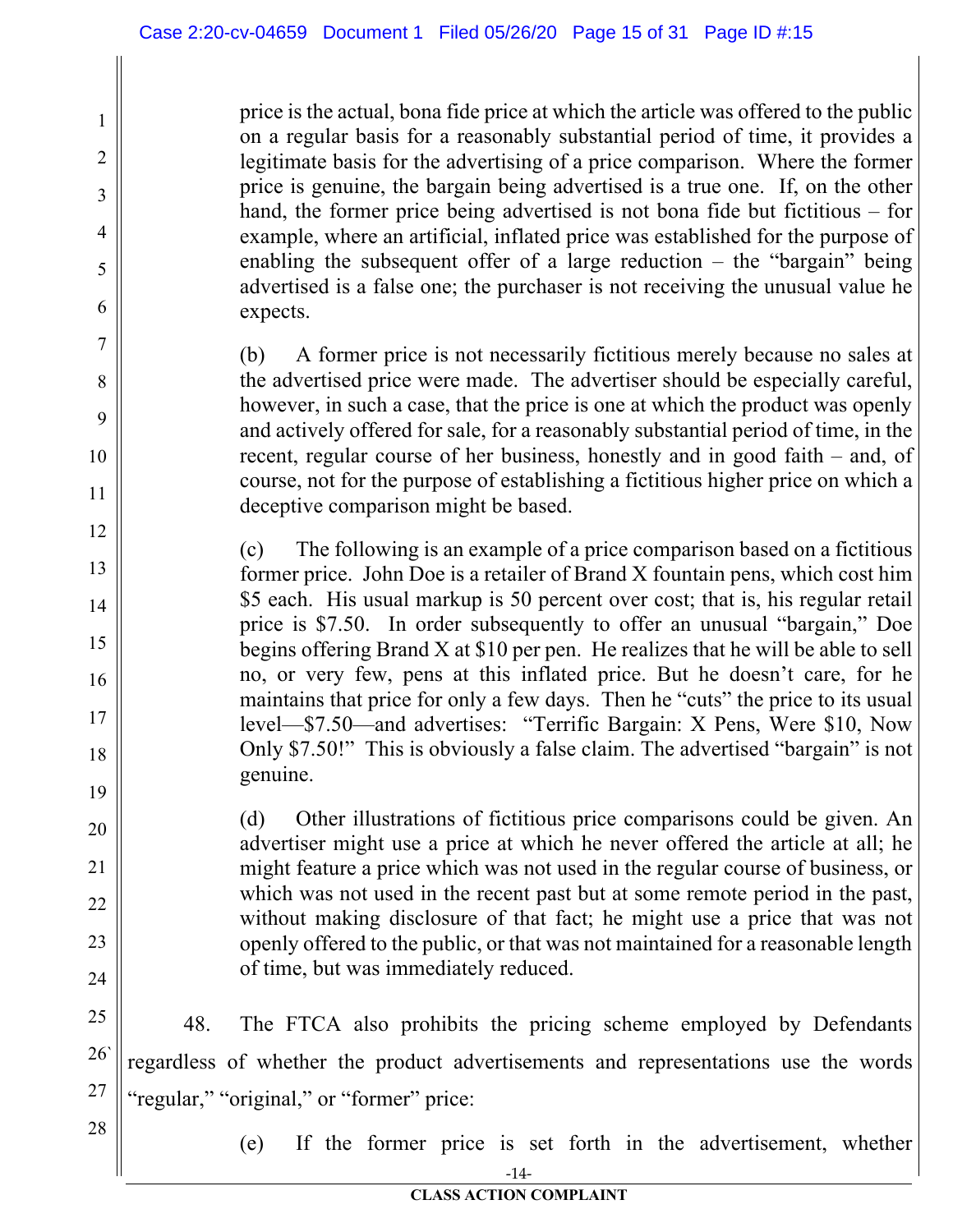1

2

3

4

5

6

7

8

20

21

22

23

24

25

26`

accompanied or not by descriptive terminology such as "Regularly," "Usually," "Formerly," etc., the advertiser should make certain that the former price is not a fictitious one. If the former price, or the amount or percentage of reduction, is not stated in the advertisement, as when the ad merely states, "Sale," the advertiser must take care that the amount of reduction is not so insignificant as to be meaningless. It should be sufficiently large that the consumer, if he knew what it was, would believe that a genuine bargain or saving was being offered. An advertiser who claims that an item has been "Reduced to \$9.99," when the former price was \$10, is misleading the consumer, who will understand the claim to mean that a much greater, and not merely nominal, reduction was being offered.

9 10 11 12 13 14 15 16 49. Further, as detailed below in the Second Claim for Relief, Defendants' conduct as described herein also violates California false advertising laws. Specifically, California Business & Professions Code section 17500 provides, in relevant part, that it is unlawful for any corporation, with intent directly or indirectly to dispose of personal property, to make or disseminate in any "manner or means whatever, including over the Internet, any statement, concerning that . . . personal property . . . which is untrue or misleading, and which is known, or which by the exercise of reasonable care should be known, to be untrue or misleading[.]"

17 18 19 50. California law also expressly prohibits false former pricing schemes like the one employed by Defendants. California Business & Professions Code section 17501, entitled "Worth or value; statements as to former price," states as follows:

For the purpose of this article the worth or value of any thing advertised is the prevailing market price, wholesale if the offer is at wholesale, retail if the offer is at retail, at the time of publication of such advertisement in the locality wherein the advertisement is published.

No price shall be advertised as a former price of any advertised thing, unless the alleged former price was the prevailing market price as above defined within three months next immediately preceding the publication of the advertisement or unless the date when the alleged former price did prevail is clearly, exactly and conspicuously stated in the advertisement.

27 28 -15- 51. Moreover, as detailed below in the Third Claim for Relief, Defendants' conduct also violates the California Consumer Legal Remedies Act ("CLRA"). *See* Cal.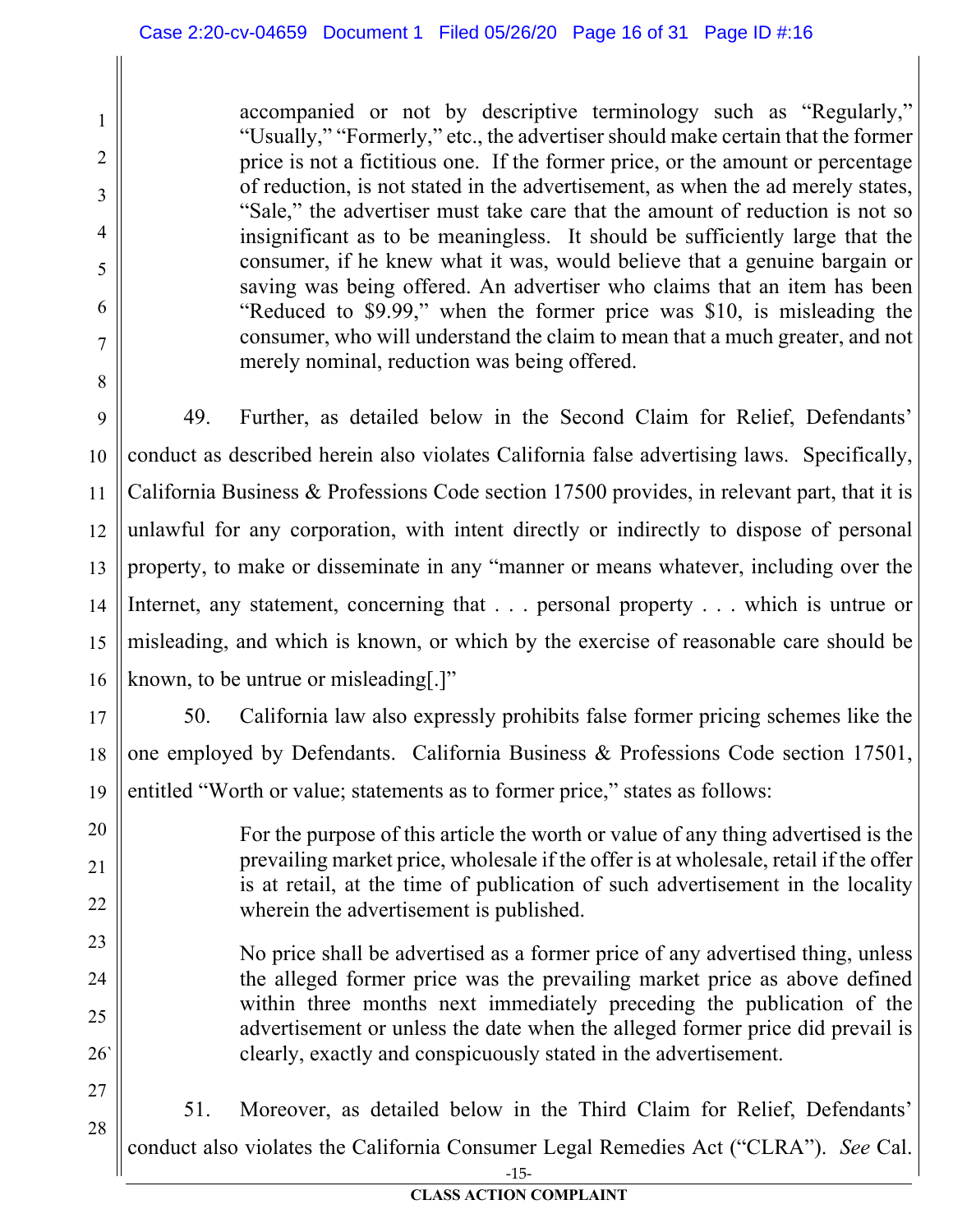1 2 3 4 5 Civ. Code §§ 1750, *et seq.* More specifically, Defendants violated the CLRA provisions prohibiting businesses from "[a]dvertising goods or services with intent not to sell them as advertised," Cal. Civ.  $\S 1770(a)(9)$ , and "[m]aking false or misleading statements of fact concerning reasons for, existence of, or amounts of price reductions[.]" Cal. Civ. Code § 1770(a)(13).

6 7 8 9 10 52. A business act or practice is "unfair" under the UCL if it offends an established public policy or is immoral, unethical, oppressive, unscrupulous or substantially injurious to consumers, and that unfairness is determined by weighing the reasons, justifications, and motives of the practice against the gravity of the harm to the alleged victims.

11 12 13 14 15 16 17 18 19 20 53. Here, Defendants' actions constitute "unfair" business acts or practices because, as alleged above, Defendants engaged in a misleading and deceptive pricing scheme by advertising and representing false Reference Prices and thereby falsely advertising and representing markdowns or "discounts" that were false and inflated. Defendants' deceptive marketing practice gave consumers the false impression that their products were regularly sold on the market for a substantially higher price in the recent past than they actually were and thus led to the false impression that Defendants' products were worth more than they actually were. Defendants' acts and practices thus offended an established public policy, and they engaged in immoral, unethical, oppressive, and unscrupulous activities that are substantially injurious to consumers.

21 22 23 24 54. The harm to Plaintiff and members of the Class outweighs the utility of Defendants' practices. There were reasonably available alternatives to further Defendants' legitimate business interests, other than the misleading and deceptive conduct described herein.

25 26` 55. A business act or practice is "fraudulent" within the meaning of the UCL if members of the public are likely to be deceived.

27 28 56. Here, members of the public are likely to be deceived by Defendants' conduct as alleged above. Among other things, Defendants affirmatively misrepresented the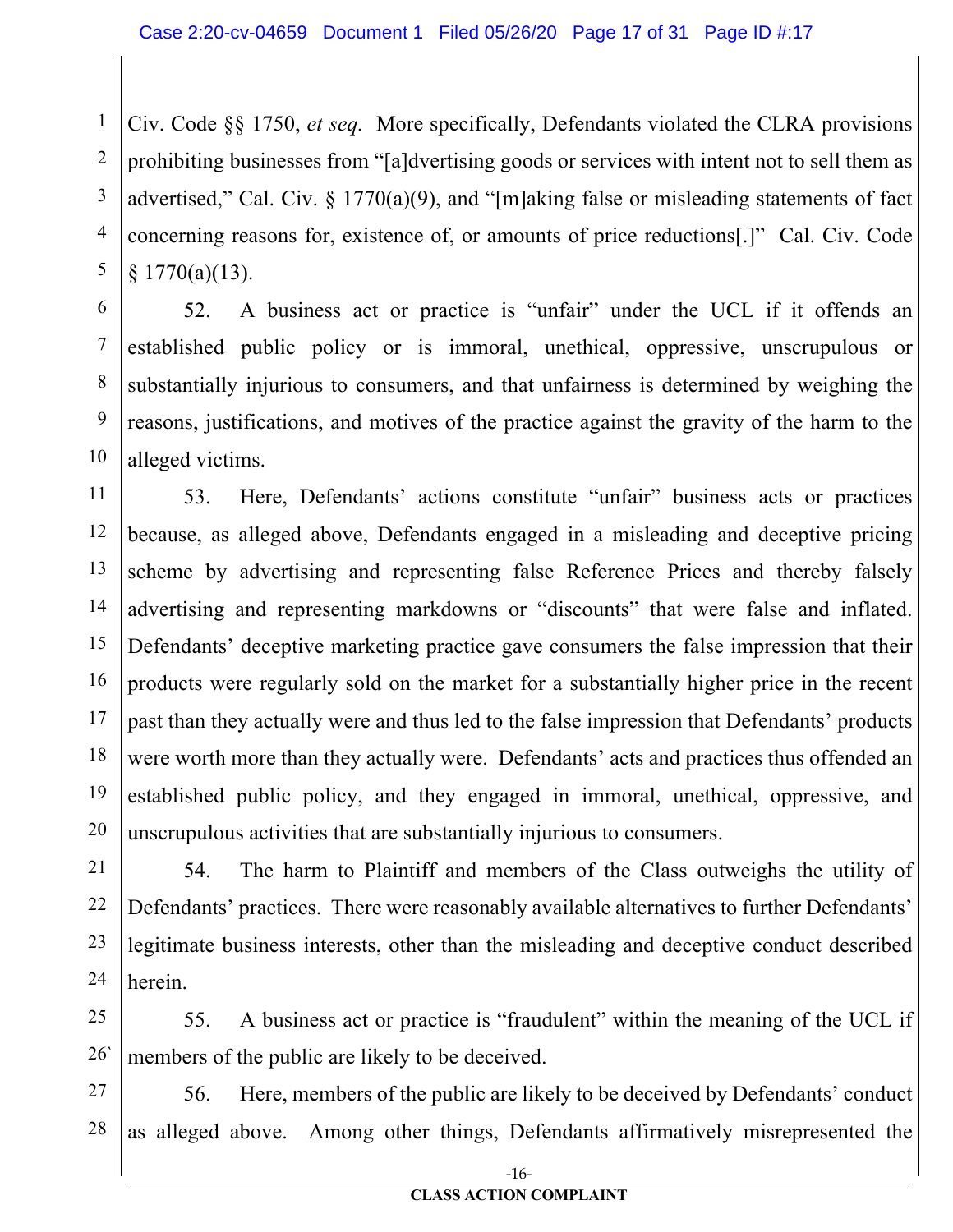2 3 4 5 6 Reference Prices of their merchandise, which thereby misled and deceived customers into believing that they were buying merchandise from Defendants at substantially markeddown and discounted prices. Defendants' deceptive marketing practice gave consumers the false impression that their products were regularly sold on the market for a substantially higher price in the recent past than they actually were and thus led to the false impression that Defendants' products were worth more than they actually were.

7 8 9 10 11 12 13 14 57. In addition, Defendants had a duty to disclose the truth about their pricing deception, including, among other things, that the Reference Prices advertised and published on their website were not, in fact, prices at which "Nasty Gal" items had sold for in the recent past for a reasonably substantial period of time, but that instead, in reality, Defendants' products rarely (if ever) were offered at the advertised Reference Prices. Defendants, however, concealed this material information from customers and the general public. Members of the public, therefore, were also likely to be deceived by Defendants' failure to disclose material information.

15 16 17 58. Plaintiff and each member of the Class suffered an injury in fact and lost money or property as a result of Defendants' unlawful, unfair, and/or fraudulent business practices, and as a result of Defendants' unfair, deceptive, untrue or misleading advertising.

18 59. Plaintiff, on behalf of herself and the members of the Class, seeks restitution and disgorgement of all moneys received by Defendants through the conduct described above.

21 22 23 24 25 60. Plaintiff, on behalf of herself and the members of the Class, seeks a temporary, preliminary, and/or permanent injunction from this Court prohibiting Defendants from engaging in the patterns and practices described herein, including but not limited to, putting a stop to their deceptive advertisements and false Reference Prices in connection with their sale of products on their website.

26` / / /

19

20

1

- 27 / / /
- 28 / / /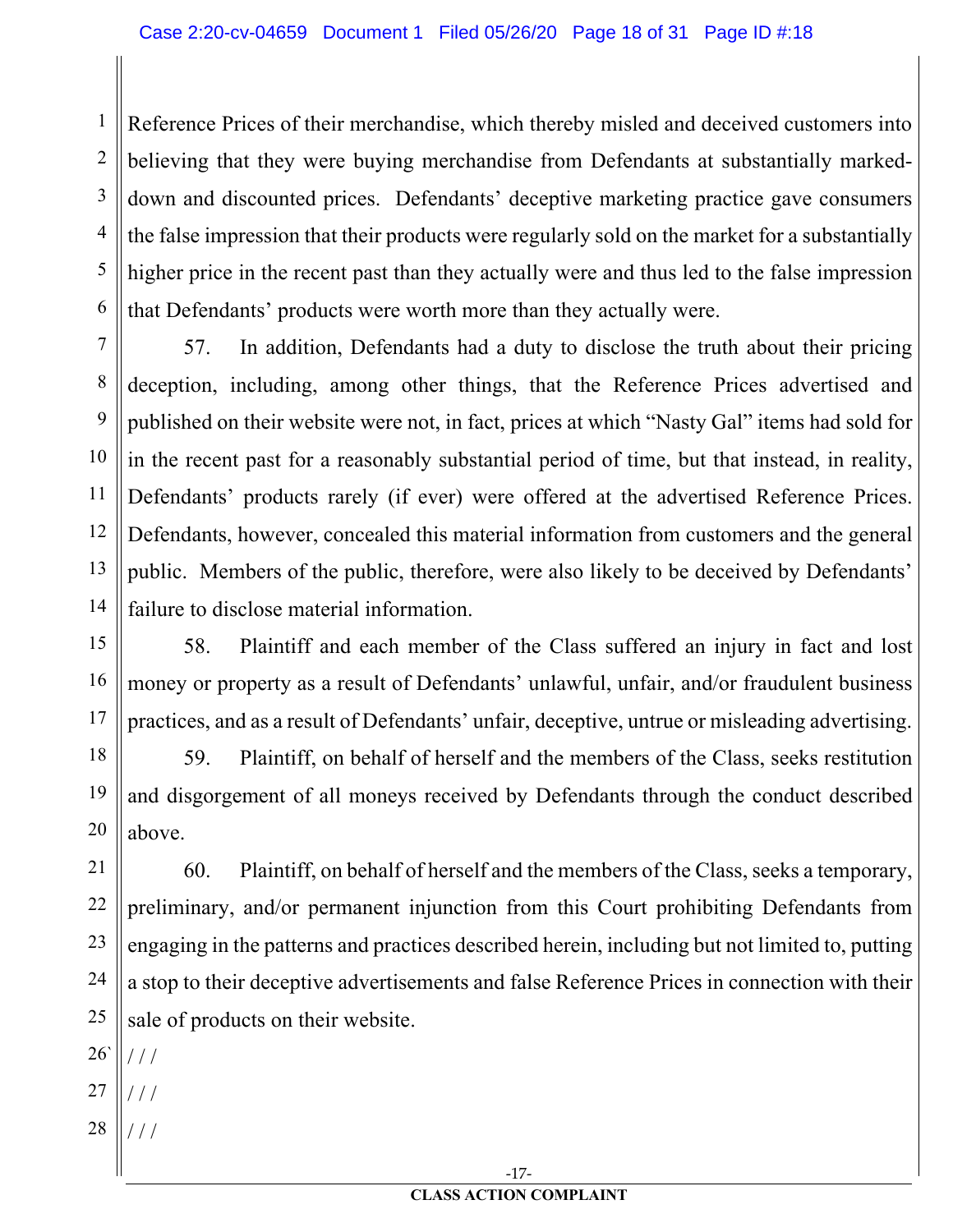#### **SECOND CLAIM FOR RELIEF**

## **VIOLATION OF CALIFORNIA FALSE ADVERTISING LAW, CAL. BUS. & PROF. CODE § 17500,** *et seq.*

### **(By Plaintiff Against Defendants on Behalf of the Class, or in the Alternative, the California Class)**

61. Plaintiff restates and re-alleges paragraphs 1 through 60 as if fully set forth herein.

62. The California False Advertising Law, codified at California Business & Professions Code section 17500, *et seq.* (the "FAL") provides, in relevant part, that it is unlawful for any corporation, with intent directly or indirectly to dispose of personal property, to make or disseminate in any "manner or means whatever, including over the Internet, any statement, concerning that . . . personal property . . . which is untrue or misleading, and which is known, or which by the exercise of reasonable care should be known, to be untrue or misleading[.]" Cal. Bus. & Prof. Code § 17500. The "intent" required by section 17500 is the intent to dispose of property, and not the intent to mislead the public in the disposition of such property.

63. Similarly, another section of the FAL provides, in relevant part, that "no price shall be advertised as a former price of any advertised thing, unless the alleged former price was the prevailing market price . . . within three months next immediately preceding the publication of the advertisement or unless the date when the alleged former price did prevail is clearly, exactly, and conspicuously stated in the advertisement." Cal Bus. & Prof. Code § 17501.

25 26` 27 28 64. Here, Defendants routinely disseminated on their website false Reference Prices for the products offered for sale on their website, including to Plaintiff. Such statements of Defendants were untrue, or at the very least, were misleading. Among other things, Defendants rarely, if ever, offered "Nasty Gal" products on their website at the Reference Prices displayed in connection with their products. Further, Defendants rarely, if ever, offered "Nasty Gal" products on their website at the Reference Prices within the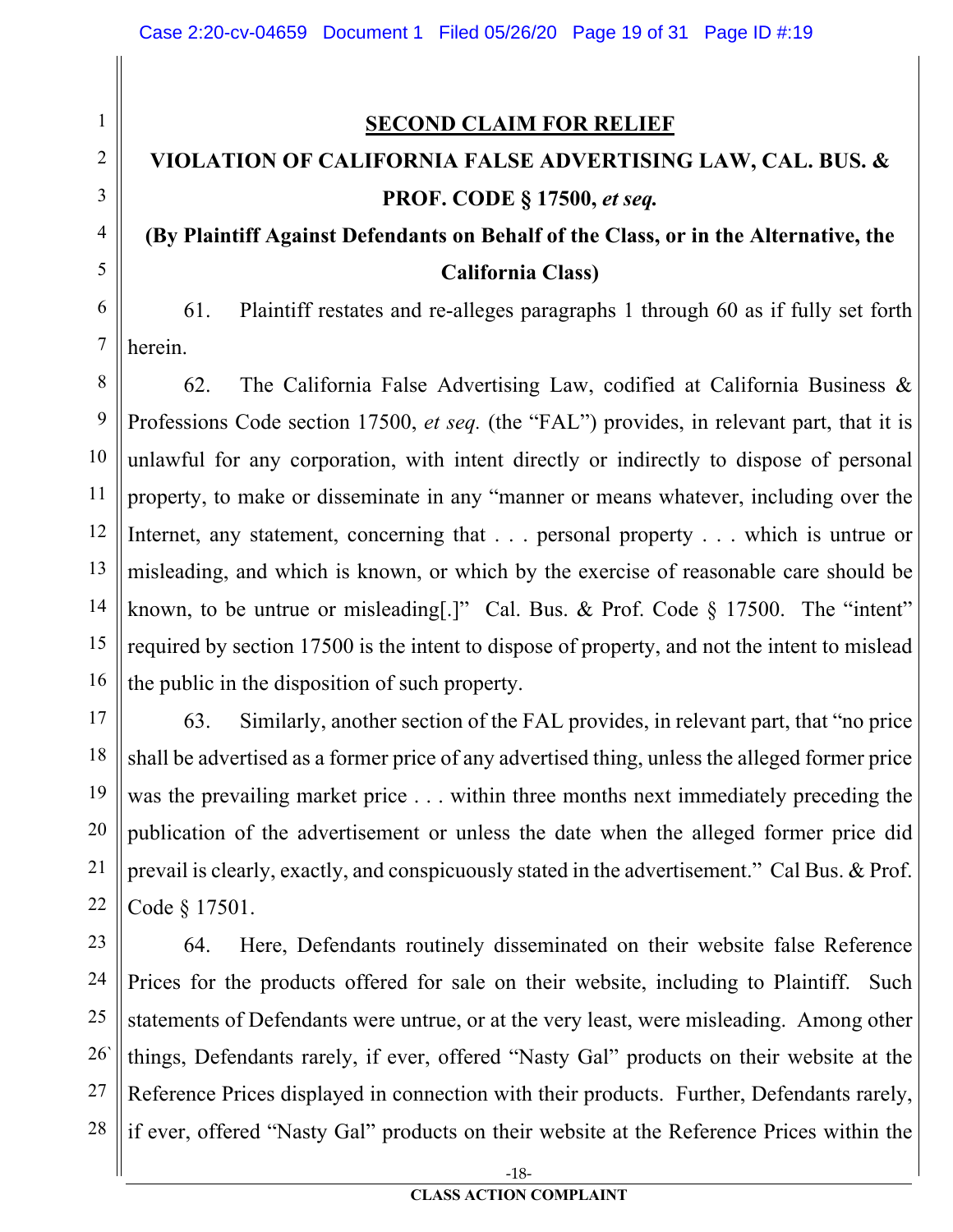1 2 3 4 5 6 7 three months immediately preceding the publication of the Reference Prices. Defendants thus misled customers, including Plaintiff, into believing that the Reference Prices are/were genuine original or former prices and that the "sale" prices relative to the published Reference Prices, in fact, reflected real and substantial discounts. Defendants' deceptive marketing practice gave consumers the false impression that their products regularly sold for a substantially higher price in the recent past than they actually were and thus led to the false impression that Defendants' products were worth more than they actually were.

8 9 10 65. Defendants engaged in this deceptive conduct with the intent to dispose of personal property—namely, with the intent to increase the sale of "Nasty Gal" clothing, shoes, accessories, and other items offered by Defendants on their website.

11 12 13 14 15 16 66. Defendants knew, or by the exercise of reasonable care should have known, that their dissemination of Reference Prices for the "Nasty Gal" products sold on their website was untrue and/or misleading. Among other things, Defendants displayed the Reference Prices in connection with the "Nasty Gal" products sold on their website even though they knew, or in the exercise of reasonable care should have known, that such products had rarely, if ever, sold at the Reference Prices.

17 18 19 20 21 22 23 67. As a direct and proximate result of Defendants' misleading and false advertisements, Plaintiff and members of the Class have suffered injury in fact and have lost money. As such, Plaintiff requests that this Court order Defendants to restore this money to Plaintiff and all members of the Class, and to enjoin Defendants from continuing their false and misleading advertising practices in violation of California law in the future. Otherwise, Plaintiff, members of the Class, and the broader general public will be irreparably harmed and/or denied an effective and complete remedy.

- 24  $/ /$
- 25 / / /
- 26` / / /
- 27 / / /
- 28 / / /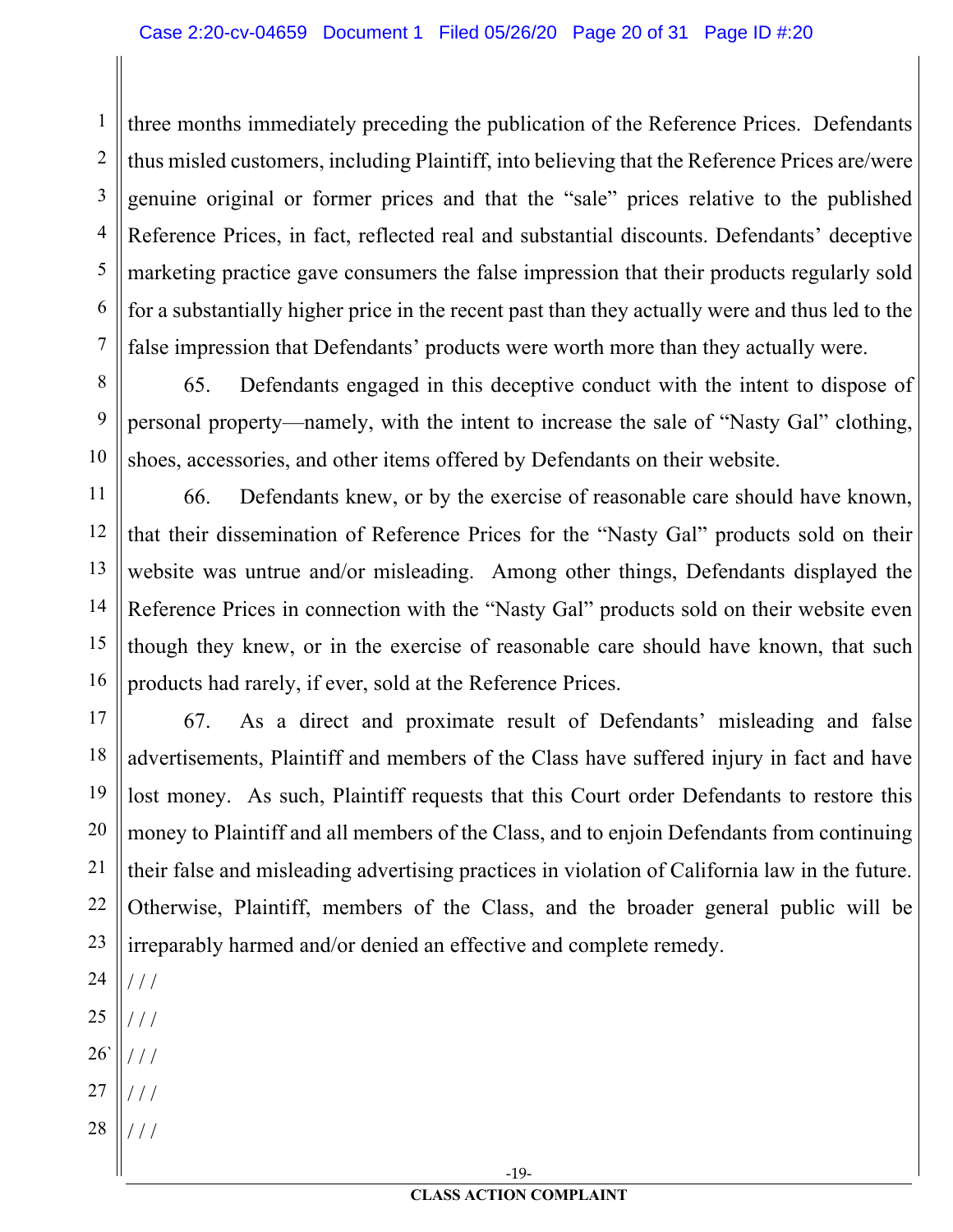#### **THIRD CLAIM FOR RELIEF**

### **VIOLATION OF THE CALIFORNIA CONSUMER LEGAL REMEDIES ACT, CAL. CIV. CODE § 1750, et seq.**

### **(By Plaintiff Against Defendants on Behalf of the Class, or in the Alternative, the California Class)**

6 7 68. Plaintiff restates and re-alleges paragraphs 1 through 67 as if fully set forth herein.

8 9 10 11 12 13 14 15 69. The Consumer Legal Remedies Act of 1970, Cal. Civ. Code sections 1750 *et seq.* (the "CLRA") is a California consumer protection statute which allows plaintiffs to bring private civil actions for "unfair methods of competition and unfair or deceptive acts or practices undertaken by any person in a transaction . . . which results in the sale or lease of goods or services to any consumer." Cal. Civ. Code § 1770(a). The purposes of the CLRA are "to protect consumers against unfair and deceptive business practices and to provide efficient and economical procedures to secure such protection." Cal. Civ. Code § 1760.

16 17 18 19 20 70. Plaintiff and each member of the Class are "consumers" as defined by California Civil Code section 1761(d). Defendants' sale of their products on their website to Plaintiff and the Class were "transactions" within the meaning of California Civil Code section 1761(e). The products purchased by Plaintiff and the Class are "goods" within the meaning of California Civil Code section 1761(a).

21 22 23 24 71. Defendants violated and continue to violate the CLRA by engaging in the following practices prohibited by California Civil Code section 1770(a) in transactions with Plaintiff and the Class which were intended to result in, and did result in, the sale of Defendants' products:

25

1

2

3

4

5

26`

27

28

- (a) Advertising goods or services with intent not to sell them as advertised (Cal. Civ. Code § 1770(a)(9)); and
- (b) Making false or misleading statements of fact concerning reasons for, existence of, or amounts of price reductions (Cal. Civ. Code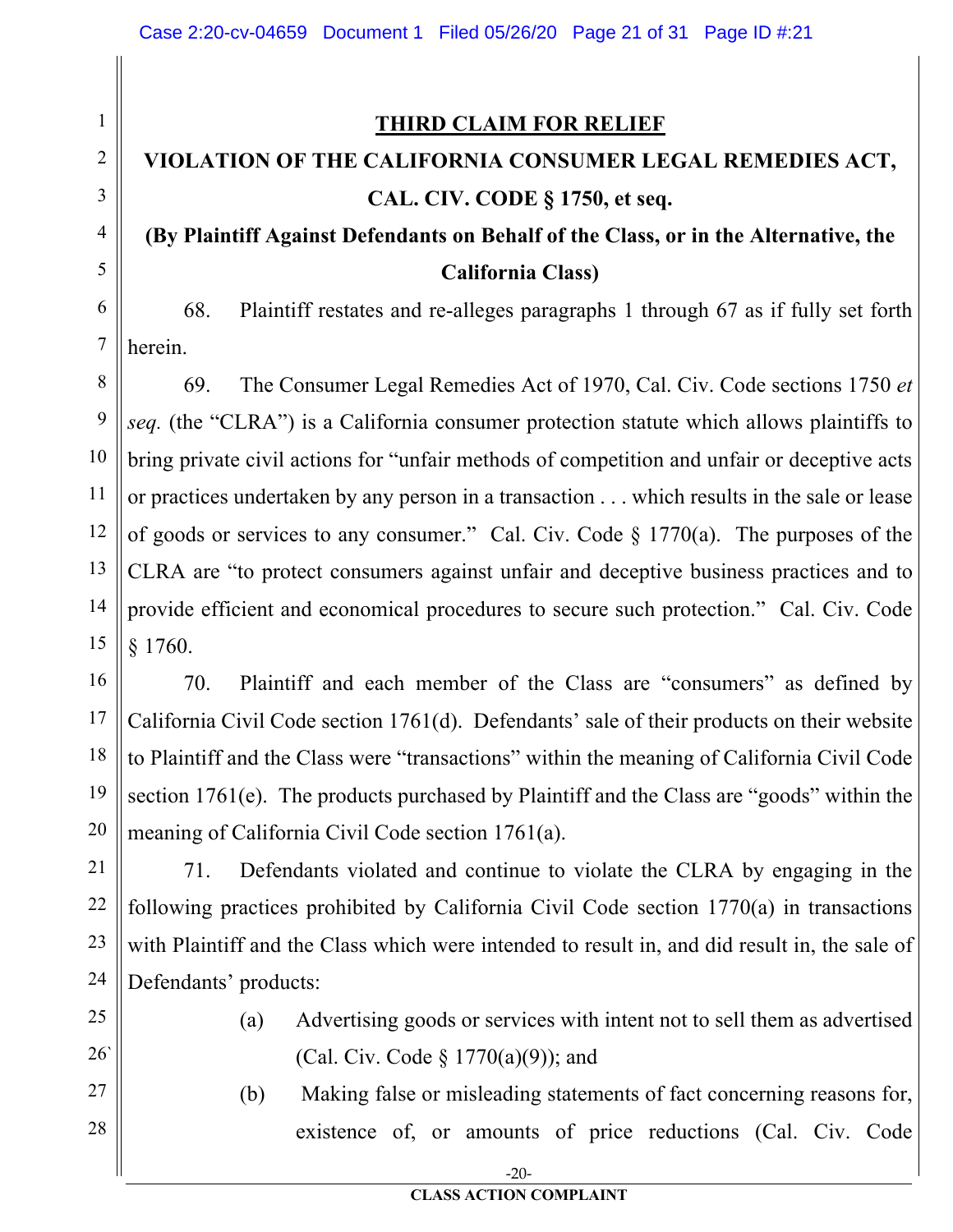$$ 1770(a)(13)$ .

1

2 3 4 5 6 7 8 9 10 72. With regards to section 1770(a)(9), Defendants advertised and represented their products on their website with the "intent not to sell" them as advertised because, among other things, (a) the false Reference Price advertised in connection with "Nasty Gal" products offered on their website misled, and continues to mislead, customers into believing the merchandise was previously offered for sale and/or sold at the higher Reference Price for some reasonably substantial period of time, and (b) Defendants sell their "Nasty Gal" products only on their website and thus there is no other channel through which the products have previously been offered for sale and/or sold at the false Reference Price.

11 12 13 14 15 16 17 18 19 20 21 22 23 73. With regards to section 1770(a)(13), Defendants made false or misleading statements of fact concerning the "existence of" and the "amounts of price reductions" because, among other things, (a) no true price reductions existed—or at the very least, any amounts of price reductions were exaggerated—in that Defendants' "Nasty Gal" merchandise was rarely, if ever, previously offered for sale and/or sold at the higher Reference Price for a reasonably substantial period of time, (b) Defendants sell their "Nasty Gal" products only on their website and thus there is no other channel through which the products have previously been offered for sale and/or sold at the false Reference Price, and (c) the Reference Prices Defendants advertise in connection with their "Nasty Gal" products necessarily cannot be former prices or prevailing market prices because Defendants sell their products only on their website and thus, the items were never sold elsewhere for any other price besides the falsely discounted sale price at which customers bought items from Defendants.

24 25 26` 27 28 74. Pursuant to California Civil Code section 1782(a), Plaintiff's counsel notified Defendants in writing by certified mail of the particular violations of Civil Code section 1770 and demanded that they rectify the problems associated with the actions detailed above and give notice to all affected consumers of Defendants' intent to act. If Defendants fail to take necessary and appropriate action to rectify their violations of the CLRA within

-21-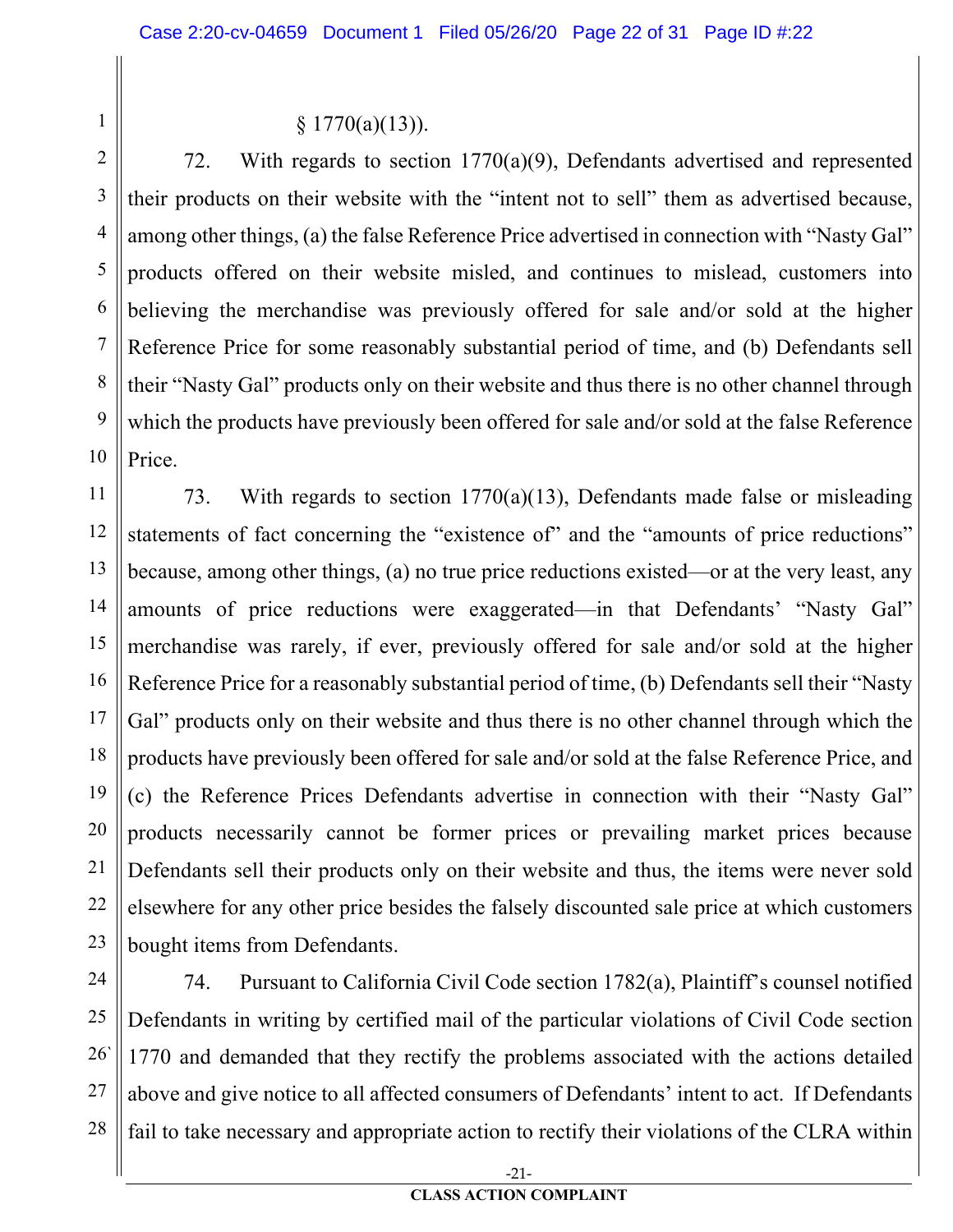1 2 3 4 5 thirty (30) days of Plaintiff's notice, Plaintiff will amend this Complaint to seek actual, punitive, and statutory damages as appropriate against Defendants under the CLRA. At this time, Plaintiff seeks an injunction for Defendants' violations of the CLRA to enjoin Defendants' methods, acts, and practices of deceiving customers through their false and misleading pricing scheme as outlined above.

#### **FOURTH CLAIM FOR RELIEF**

6

7

8

9

#### **FRAUD (INTENTIONAL MISREPRESENTATIONS)**

# **(By Plaintiff Against Defendants on Behalf of the Class, or in the Alternative, the California Class)**

10 11 75. Plaintiff restates and re-alleges paragraphs 1 through 74 as if fully set forth herein.

12 13 14 15 16 17 18 76. Defendants uniformly represented to all members of the Class during the Class Period in connection with their "Nasty Gal" clothing, accessories, and other items on their website that each item had a Reference Price. They make this uniform representation by displaying on the product description page for each item, as well as on the thumbnail displays of each product when presented as a list, a Reference Price substantially higher than the offered selling price, which is marked down or discounted from the Reference Price by a specified percentage discount.

19 20 21 22 23 24 25 26` 27 28 77. Defendants' representation is false. Among other things, Defendants' representation conveyed false information about the items Plaintiff and the Class purchased, namely that the items they purchased had sold in the recent past for a reasonably substantial period of time at the higher Reference Price displayed on Defendants' website and/or in the prevailing market. The truth is that Defendants rarely, if ever, previously offered for sale and/or sold their "Nasty Gal" products at the higher Reference Price for any reasonably substantial period of time. Moreover, the Reference Prices Defendants represented in connection with their "Nasty Gal" products necessarily cannot be prevailing market prices because Defendants sell their products only on their website and thus, the items were not sold elsewhere for any other price besides the falsely discounted sale price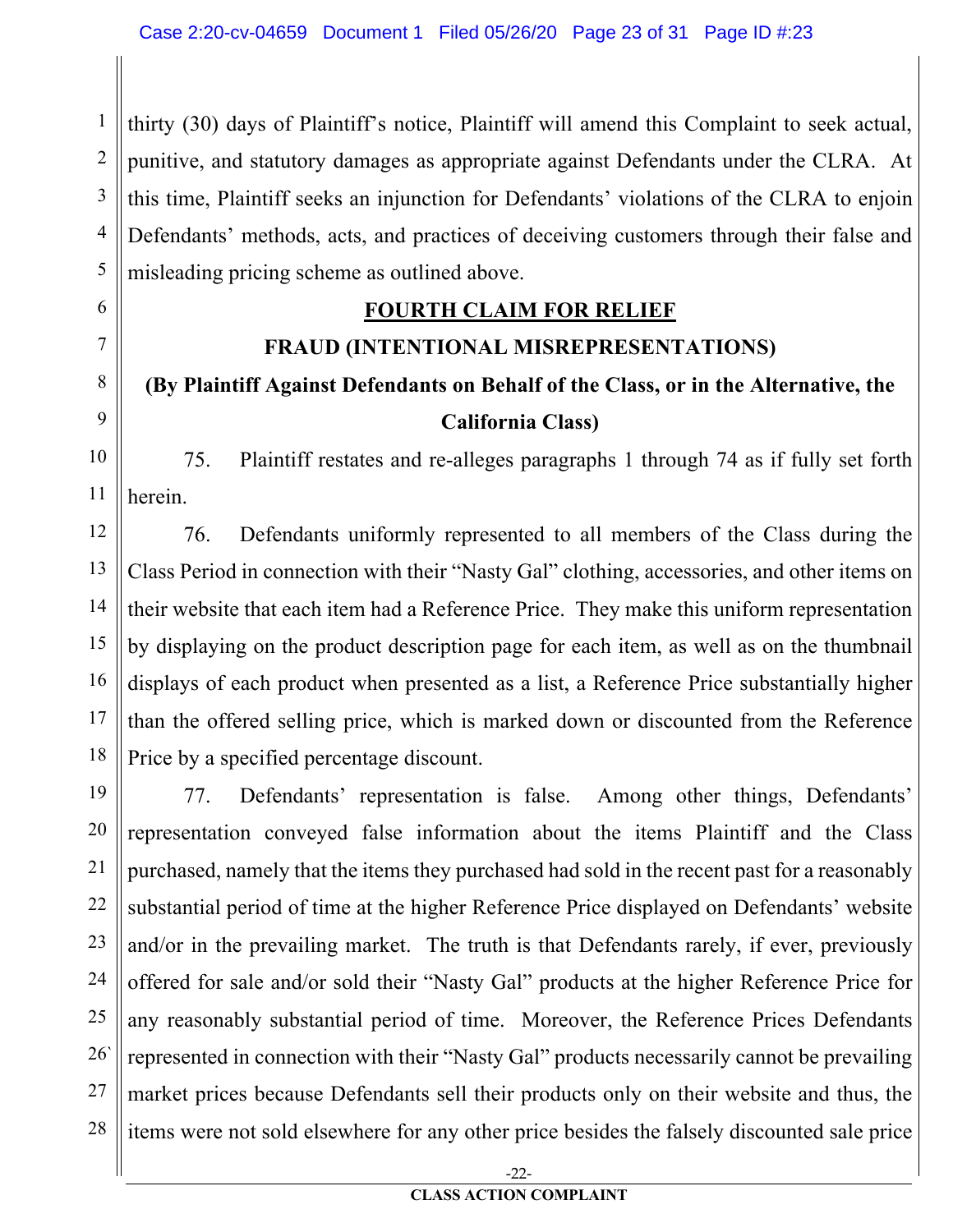at which customers bought items from Defendants.

1

2 3 4 5 6 78. Defendants knew that their representations were false when they made them, or at the very least, they made the representations recklessly and without regard for their truth. In other words, Defendants knew that the items Plaintiff and the Class purchased had rarely, if ever, sold at the substantially higher Reference Price displayed on Defendants' website in the recent past and/or in the prevailing market.

7 8 9 10 11 79. Defendants' representations were made with the intent that Plaintiff and the Class rely on the false representations and spend money to purchase items they otherwise would not have, and/or to spend more money for an item than they otherwise would have absent the deceptive marketing scheme. Defendants engaged in this fraud to the Plaintiff and the Class's detriment in order to increase Defendants' own sales and profits.

12 13 14 15 16 80. Plaintiff and the Class reasonably relied on Defendants' representations. Absent Defendants' misrepresentations, Plaintiff and the Class would not have purchased the items they purchased from Defendants, or, at the very least, they would not have paid as much for the items as they ultimately did. Plaintiff and the Class's reliance was a substantial factor in causing them harm.

17 18 81. As a direct and proximate result of the above, Plaintiff and the Class have suffered damages in an amount to be proven at trial.

19 20 21 22 23 24 25 26` 27 28 82. Defendants undertook the aforesaid illegal acts intentionally or with conscious disregard of the rights of Plaintiff and the Class, and did so with fraud, malice, and/or oppression. Based on the allegations above, Defendants' actions constituted fraud because Defendants intended to and did deceive and injure Plaintiff and the Class. Based on the allegations above, Defendants' actions constituted malice because Defendants acted with the intent to and did cause injury to Plaintiff and the Class, and also because Defendants' deceptive conduct was despicable and was done with a willful and knowing disregard of the rights of Plaintiff and the Class. Based on the allegations above, Defendants' actions constituted oppression because Defendants' deceptive conduct was despicable and subjected Plaintiff and the Class to cruel and unjust hardship in knowing disregard of their

-23-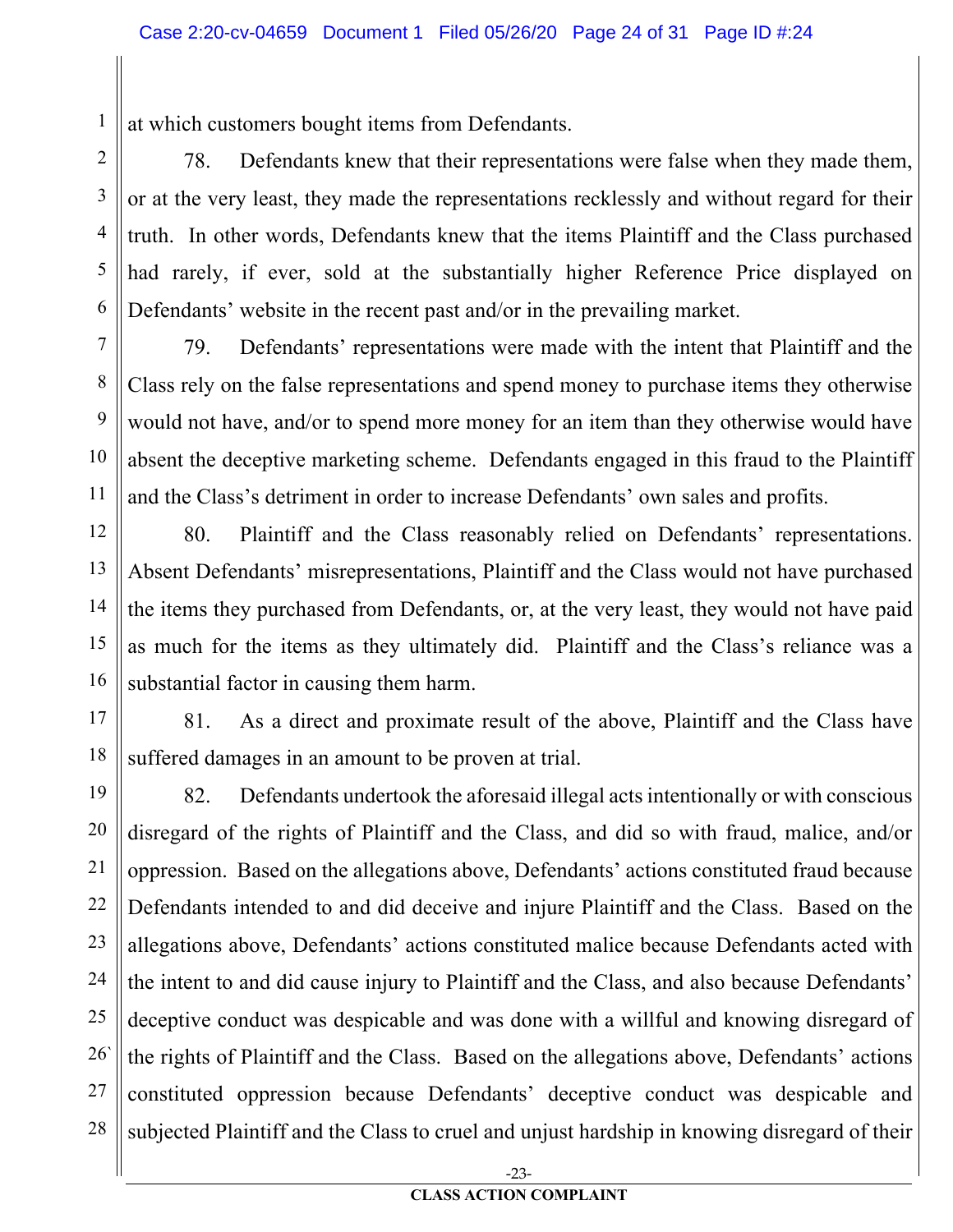1 rights.

2

### **FIFTH CLAIM FOR RELIEF FRAUDULENT CONCEALMENT**

### **(By Plaintiff Against Defendants on Behalf of the Class, or in the Alternative, the California Class)**

83. Plaintiff restates and re-alleges paragraphs 1 through 82 as if fully set forth herein.

84. Defendants uniformly disclosed some facts to Plaintiff and all members of the Class during the Class Period in connection with their "Nasty Gal" clothing, shoes, accessories, and other items on their website. Namely, Defendants disclosed a Reference Price, intended to reflect an original, retail, or former price, for each item by displaying on the product description page for each item, as well as on the thumbnail displays of each product when presented as a list, a Reference Price substantially higher than the offered selling price, which is marked down by a specified percentage discount.

21 22 23 24 25 85. Defendants, however, intentionally failed to disclose other facts, making Defendants' disclosure deceptive. Specifically, Defendants failed to disclose that Defendants rarely, if ever, previously offered for sale and/or sold their "Nasty Gal" products at the higher Reference Price for any reasonably substantial period of time. Moreover, Defendants failed to disclose that the Reference Prices necessarily cannot be prevailing market prices because Defendants sell their "Nasty Gal" products only on their website and thus, the items were never sold elsewhere for any other price besides the falsely discounted sale price at which customers bought items from Defendants. As a result, Defendants deceived Plaintiff and the Class into believing that they were purchasing items at a substantial markdown or discount when, in reality, the false Reference Price and discounting practice artificially inflated the true market value of the items they purchased.

26` 27 28 86. As a separate basis for concealment, Defendants uniformly and intentionally concealed from Plaintiff and all members of the Class that the items they purchased from Defendants had rarely, if ever, been sold by Defendants in the recent past at the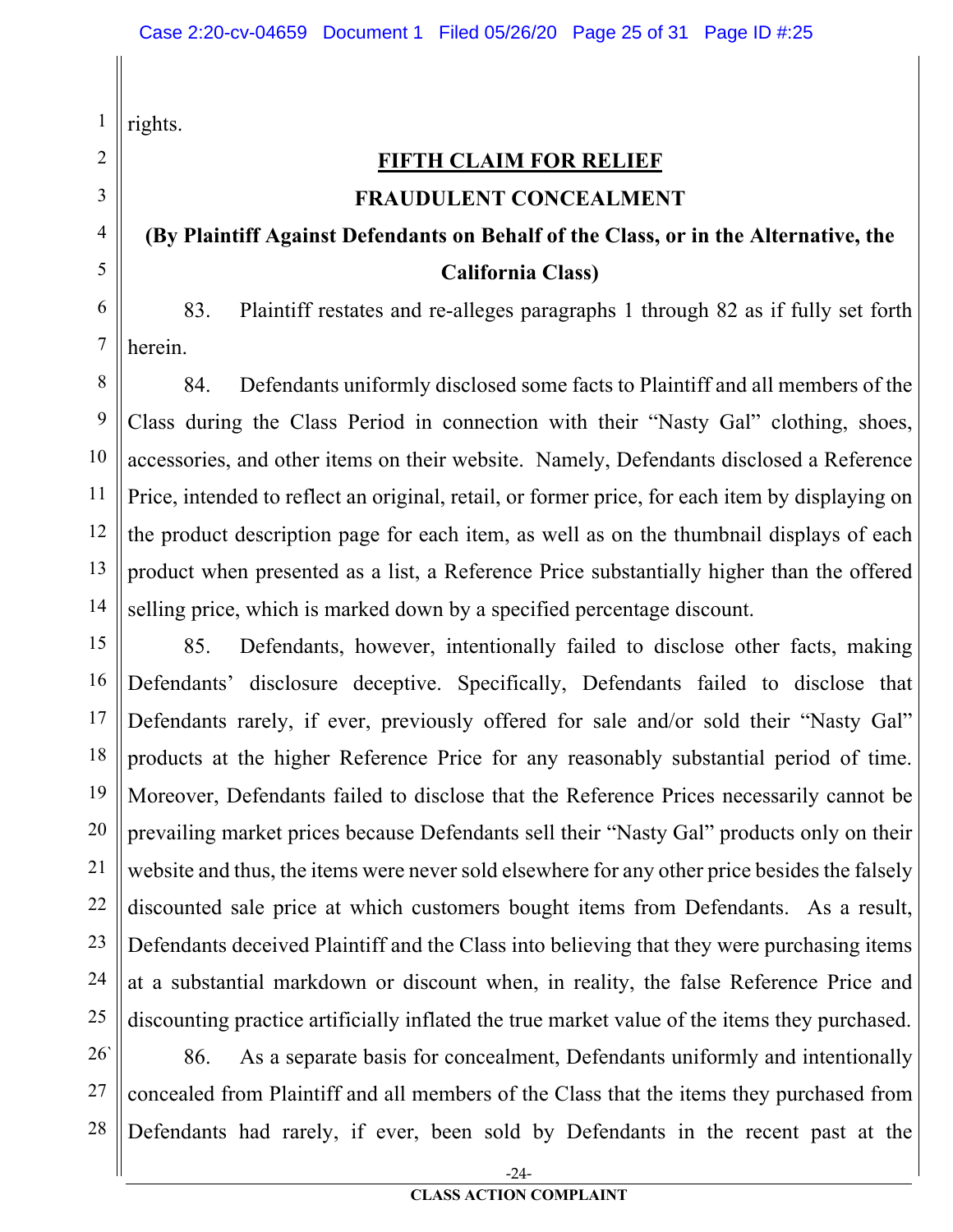1 2 3 substantially higher Reference Price displayed on Defendants' website and/or in the prevailing market. These were facts known only to Defendants that Plaintiff and the Class could not have discovered.

4

87. Plaintiff and the Class did not know of the concealed facts.

5 6 88. Defendants intended to deceive Plaintiff and the Class by concealing the facts described above.

7 8 9 10 89. Had the omitted information been disclosed, Plaintiff reasonably would have behaved differently. Among other things, Plaintiff would not have purchased the item she purchased from Defendants, or, at the very least, she would not have paid as much for the item as she ultimately did.

11 12 13 14 15 16 17 90. The omitted information was material and thus, reliance is presumed on a classwide basis. The omitted information related to the price of the items sold on Defendants' website and whether Plaintiff was receiving a true and genuine substantial discount or whether instead Plaintiff was being deceived into by products through pricing scheme utilizing fake, artificially inflated original prices. A reasonable person would plainly attach importance to matters affecting pricing in determining his or her purchasing decision.

18

19

91. As a direct and proximate result of the above, Plaintiff and the Class have been harmed and suffered damages in an amount to be proven at trial.

20 21 22 23 24 25 26` 27 28 92. Defendants undertook the aforesaid illegal acts intentionally or with conscious disregard of the rights of Plaintiff and the Class, and did so with fraud, malice, and/or oppression. Based on the allegations above, Defendants' actions constituted fraud because Defendants intended to and did deceive and injure Plaintiff and the Class. Based on the allegations above, Defendants' actions constituted malice because Defendants acted with the intent to and did cause injury to Plaintiff and the Class, and also because Defendants' deceptive conduct was despicable and was done with a willful and knowing disregard of the rights of Plaintiff and the Class. Based on the allegations above, Defendants' actions constituted oppression because Defendants' deceptive conduct was despicable and

-25-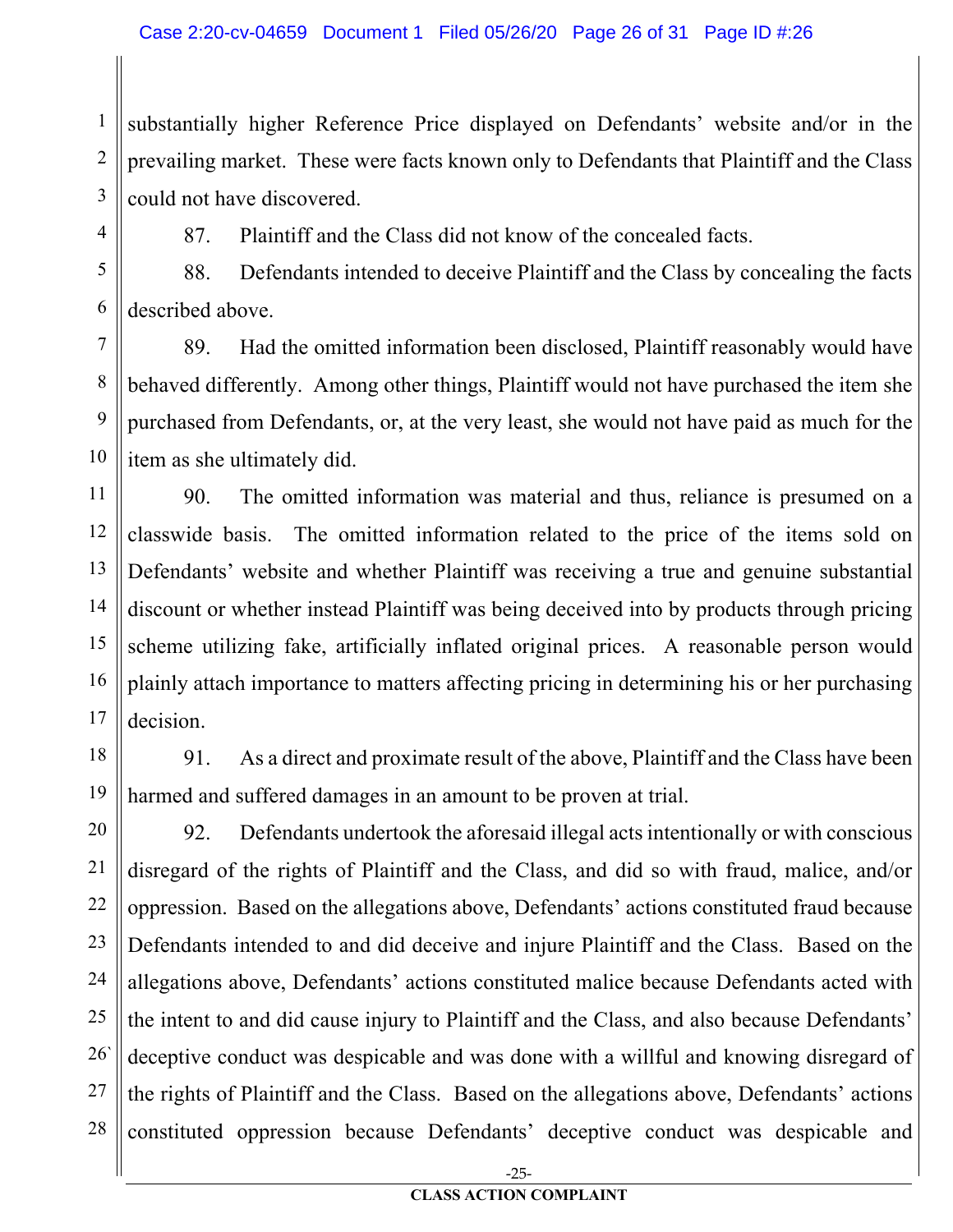1 2 subjected Plaintiff and the Class to cruel and unjust hardship in knowing disregard of their rights.

**SIXTH CLAIM FOR RELIEF**

#### **RESTITUTION FOR UNJUST ENRICHMENT**

### **(By Plaintiff Against Defendants on Behalf of the Class, or in the Alternative, the California Class)**

7 8 93. Plaintiff restates and re-alleges paragraphs 1 through 92 as if fully set forth herein.

9 10 94. Plaintiff brings this restitution claim for relief based on Defendants' unjust enrichment.

95. Defendants actively engaged in, participated in, agreed to, aided and abetted, conspired in, and/or furthered a scheme by which they were unjustly enriched to the detriment of Plaintiff and the Class.

14 15 16 17 18 19 96. By their wrongful acts and omissions, Defendants, and each of them, were unjustly enriched at the expense of and to the detriment of Plaintiff and the Class and/or while Plaintiff and the Class were unjustly deprived. That is, Defendants' unlawful and deceptive pricing scheme induced Plaintiff and the Class to spend money to purchase items they otherwise would not have, and/or to spend more money for items than they otherwise would have absent the deceptive advertising.

20 21 22 23 97. On behalf of the Class, Plaintiff seeks restitution from Defendants, and each of them, and seeks an order of this Court disgorging all payments, commissions, profits, benefits, and other compensation obtained by Defendants, and each of them, from their wrongful conduct.

#### **VII. PRAYER FOR RELIEF**

3

4

5

6

11

12

13

24

27

28

25 26` WHEREFORE, Plaintiff prays for judgment against Defendants, and each of them, as follows:

### **ON THE FIRST CLAIM FOR RELIEF FOR VIOLATIONS OF THE UNFAIR COMPETITION LAW (CAL. BUS. & PROF. CODE §§ 17200** *et seq.***)**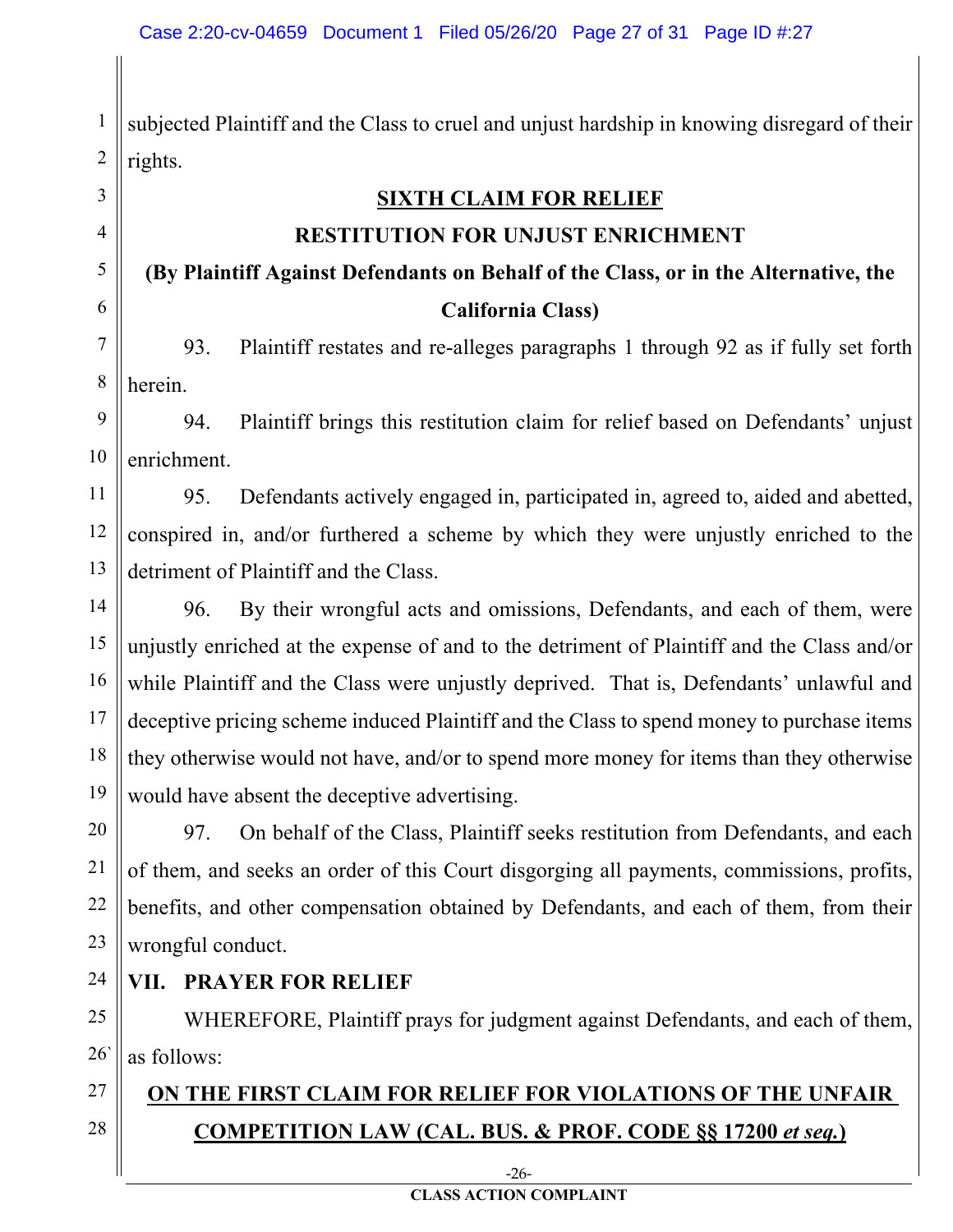1 2 3 4 1. For an order certifying that the action be maintained as a class action under Rule 23(b)(2), 23(b)(3), and/or Rule 23(c)(4) of the Federal Rules of Civil Procedure, that Plaintiff be designated the class representative, and that undersigned counsel be designated as class counsel.

2. For an injunction putting a stop to the deceptive and misleading conduct described herein and ordering Defendants to correct their deceptive and misleading advertising and pricing practices.

3. For an award of restitution and disgorgement of moneys paid that Defendants obtained as a result of their unlawful, unfair, and fraudulent business practices, and as a result of their unfair, deceptive, untrue, and misleading advertising, all as described above.

11

10

5

6

7

8

9

12

4. For an award of equitable and declaratory relief.

5. For pre and post judgment interest and costs of suit incurred herein.

13 14 6. For attorneys' fees incurred herein pursuant to California Code of Civil Procedure section 1021.5, or to the extent otherwise permitted by law.

15

16

17

7. For such other and further relief as the Court may deem just and proper.

# **ON THE SECOND CLAIM FOR RELIEF FOR VIOLATIONS OF THE FALSE**

**ADVERTISING LAW (CAL. BUS. & PROF. CODE §§ 17500** *et seq.***)**

18 19 20 21 1. For an order certifying that the action be maintained as a class action under Rule 23(b)(2), 23(b)(3), and/or Rule 23(c)(4) of the Federal Rules of Civil Procedure, that Plaintiff be designated the class representative, and that undersigned counsel be designated as class counsel.

22 2. For an injunction putting a stop to the deceptive and misleading conduct described herein and ordering Defendants to correct their deceptive and misleading advertising and pricing practices.

25 26` 27 3. For an award of restitution and disgorgement of moneys paid that Defendants obtained as a result of their unfair, deceptive, untrue, and misleading advertising, all as described above.

28

23

24

4. For an award of equitable and declaratory relief.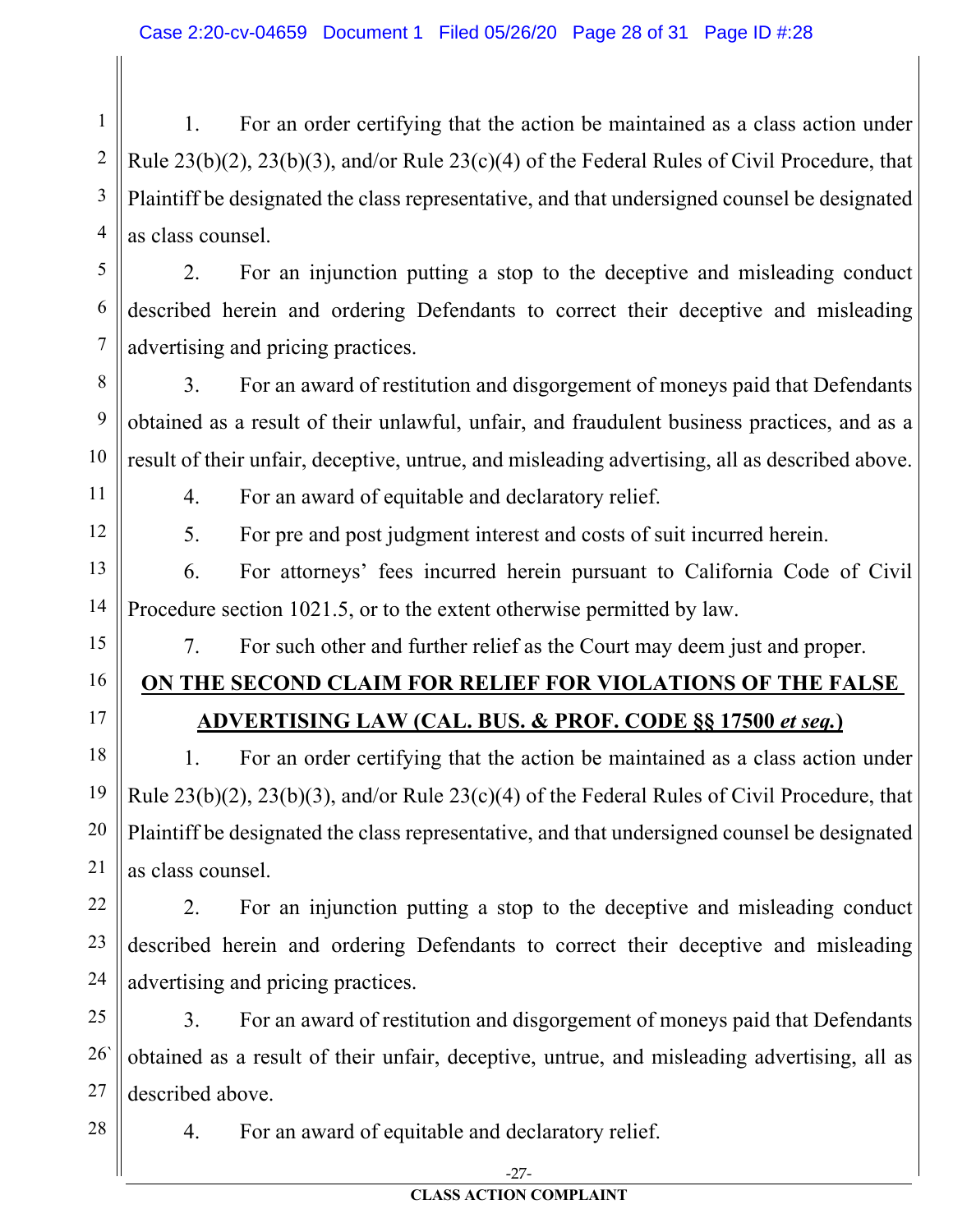5. For pre and post judgment interest and costs of suit incurred herein.

2 3 6. For attorneys' fees incurred herein pursuant to California Code of Civil Procedure section 1021.5, or to the extent otherwise permitted by law.

4

1

7. For such other and further relief as the Court may deem just and proper.

### **ON THE THIRD CLAIM FOR RELIEF FOR VIOLATIONS OF THE**

**CONSUMER LEGAL REMEDIES ACT (CAL. CIV. CODE §§ 1750** *et seq.***)**

#### 6

7

8

9

10

11

12

13

14

15

16

19

20

21

5

1. For an order certifying that the action be maintained as a class action under Rule 23(b)(2), 23(b)(3), and/or Rule 23(c)(4) of the Federal Rules of Civil Procedure, that Plaintiff be designated the class representative, and that undersigned counsel be designated as class counsel.

2. For an injunction putting a stop to the deceptive and misleading conduct described herein and ordering Defendants to correct their deceptive and misleading advertising and pricing practices.

3. For leave to amend the operative complaint pursuant to Cal. Civ. Code § 1782(d) and/or any other basis the Court deems just and proper.

4. For pre and post judgment interest and costs of suit incurred herein.

17 18 5. For attorneys' fees incurred herein pursuant to California Civil Code section 1780, or to the extent otherwise permitted by law.

6. For such other and further relief as the Court may deem just and proper.

# **ON THE FOURTH CLAIM FOR RELIEF FOR FRAUD (AFFIRMATIVE MISREPRESENTATIONS)**

22 23 24 25 1. For an order certifying that the action be maintained as a class action under Rule 23(b)(2), 23(b)(3), and/or Rule 23(c)(4) of the Federal Rules of Civil Procedure, that Plaintiff be designated the class representative, and that undersigned counsel be designated as class counsel.

26`

2. For compensatory damages in an amount to be proven at trial.

27 28 3. For punitive damages in an amount sufficient to punish Defendants and to deter them from engaging in wrongful conduct in the future.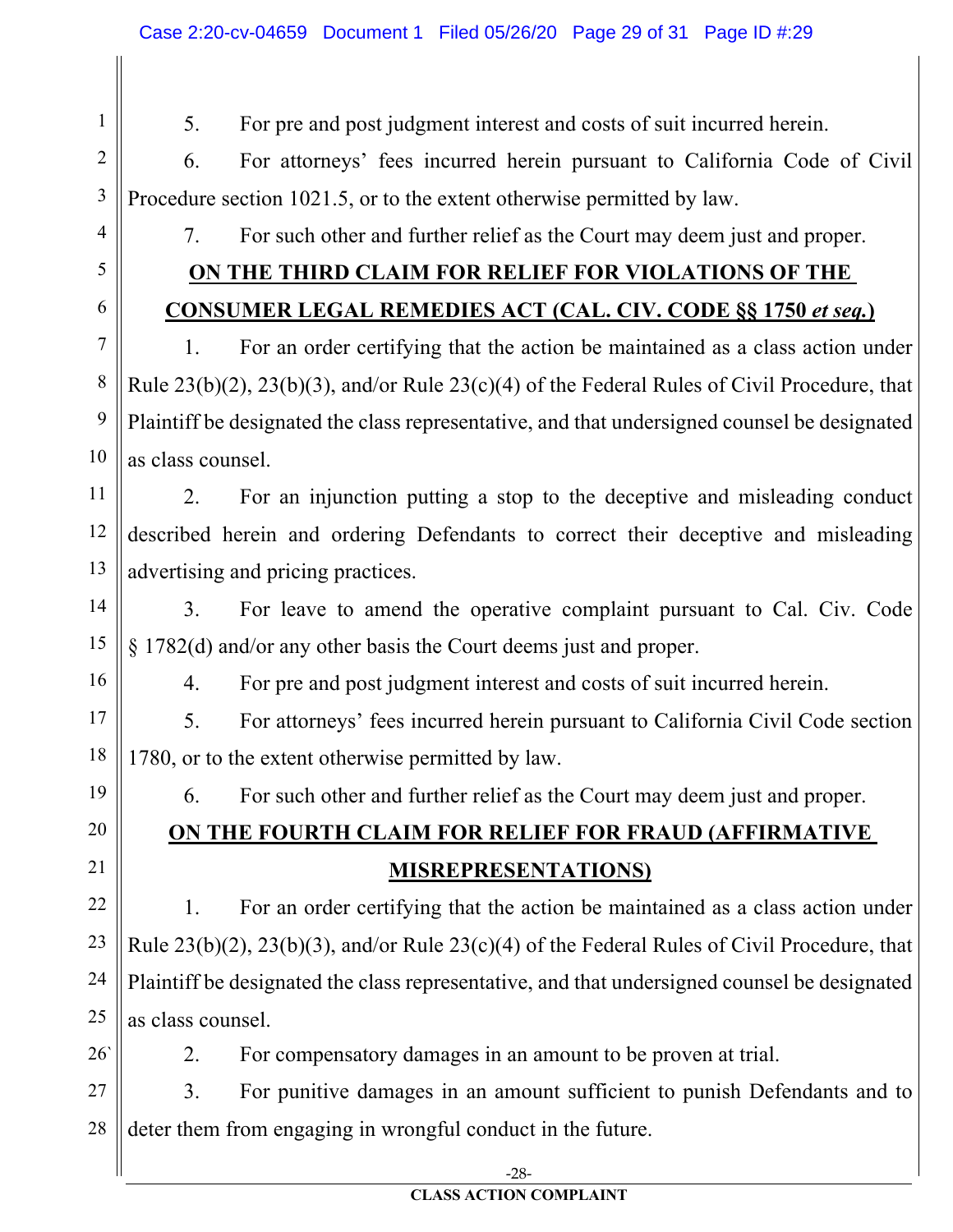1 2 3 4 5 6 7 8 9 10 11 12 13 14 15 16 17 18 19 20 21 22 23 24 25 26` 27 28 4. For pre and post judgment interest and costs of suit incurred herein. 5. For attorneys' fees incurred herein pursuant to California Code of Civil Procedure section 1021.5, or to the extent otherwise permitted by law. 6. For such other and further relief as the Court may deem just and proper. **ON THE FIFTH CLAIM FOR RELIEF FOR FRAUDULENT CONCEALMENT** 1. For an order certifying that the action be maintained as a class action under Rule 23(b)(2), 23(b)(3), and/or Rule 23(c)(4) of the Federal Rules of Civil Procedure, that Plaintiff be designated the class representative, and that undersigned counsel be designated as class counsel. 2. For compensatory damages in an amount to be proven at trial. 3. For punitive damages in an amount sufficient to punish Defendants and to deter them from engaging in wrongful conduct in the future. 4. For pre and post judgment interest and costs of suit incurred herein. 5. For attorneys' fees incurred herein pursuant to California Code of Civil Procedure section 1021.5, or to the extent otherwise permitted by law. 6. For such other and further relief as the Court may deem just and proper. **ON THE SIXTH CLAIM FOR RELIEF FOR UNJUST ENRICHMENT** 1. For an order certifying that the action be maintained as a class action under Rule 23(b)(2), Rule 23(b)(3), and/or 23(c)(4) of the Federal Rules of Civil Procedure, that Plaintiff be designated the class representative, and that undersigned counsel be designated as class counsel. 2. For an award of restitution and disgorgement of moneys paid that Defendants obtained as a result of their deceptive pricing and advertising, all as described above. 3. For pre and post judgment interest and costs of suit incurred herein. 4. For attorneys' fees incurred herein pursuant to California Code of Civil Procedure section 1021.5, or to the extent otherwise permitted by law. 5. For such other and further relief as the Court may deem just and proper. / / /